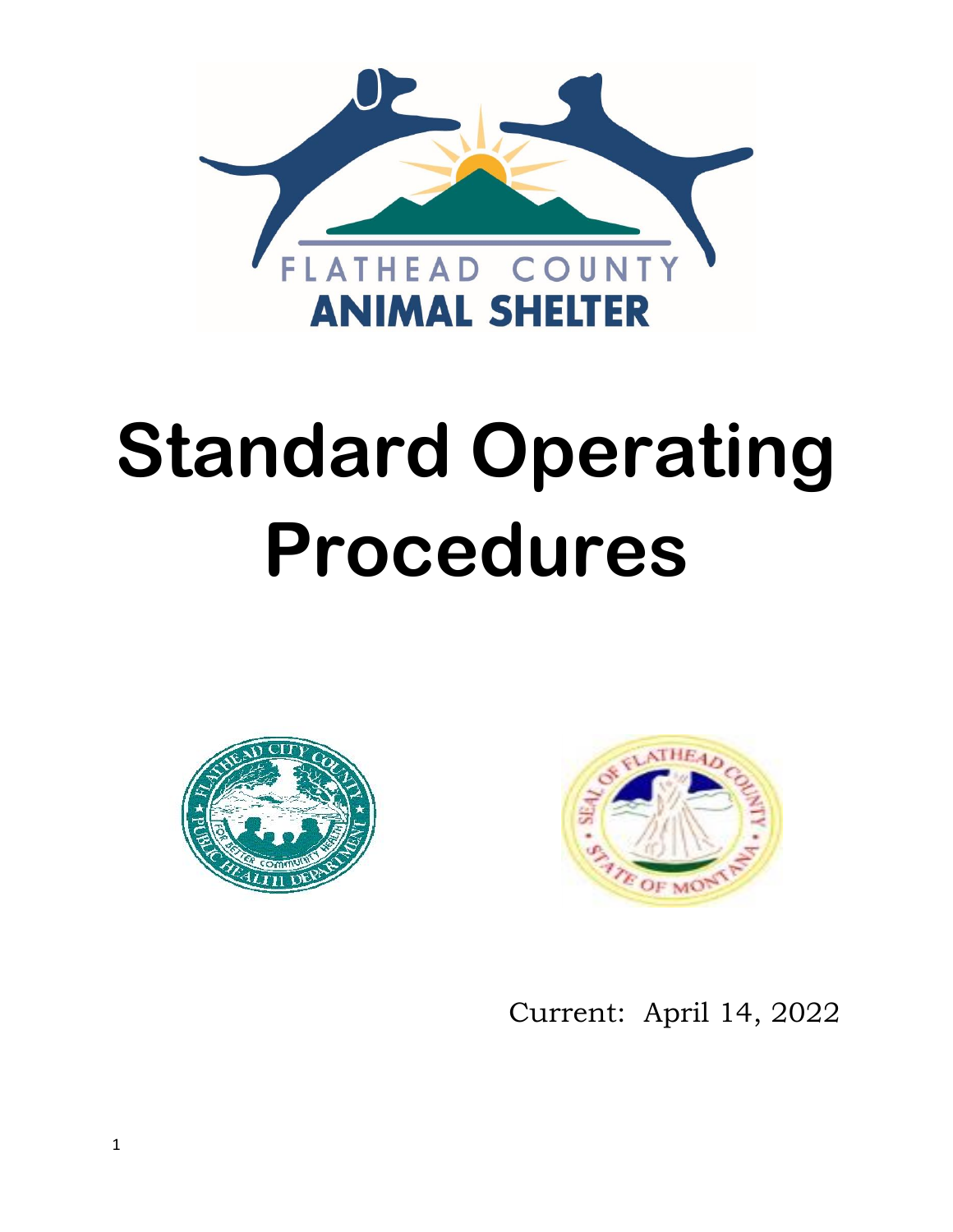

## LOCATION: 225 CEMETERY ROAD, KALISPELL Mailing Address: 1035 1<sup>st</sup> Ave. West, Kalispell, MT 59901 Telephone: (406)752-1310 Website:<http://flathead.mt.gov/animal>

The Flathead County Animal Shelter, the municipal animal shelter of Flathead County, is overseen and administered by Flathead City-County Health Dept. The shelter is an Open and Managed Admission Shelter and Adoption Center and provides safe haven and humane care to homeless dogs and cats residing in Flathead County while they await permanent, loving homes. All cats and dogs at this shelter are spayed or neutered, vaccinated, licensed (dogs), and micro-chipped prior to adoption.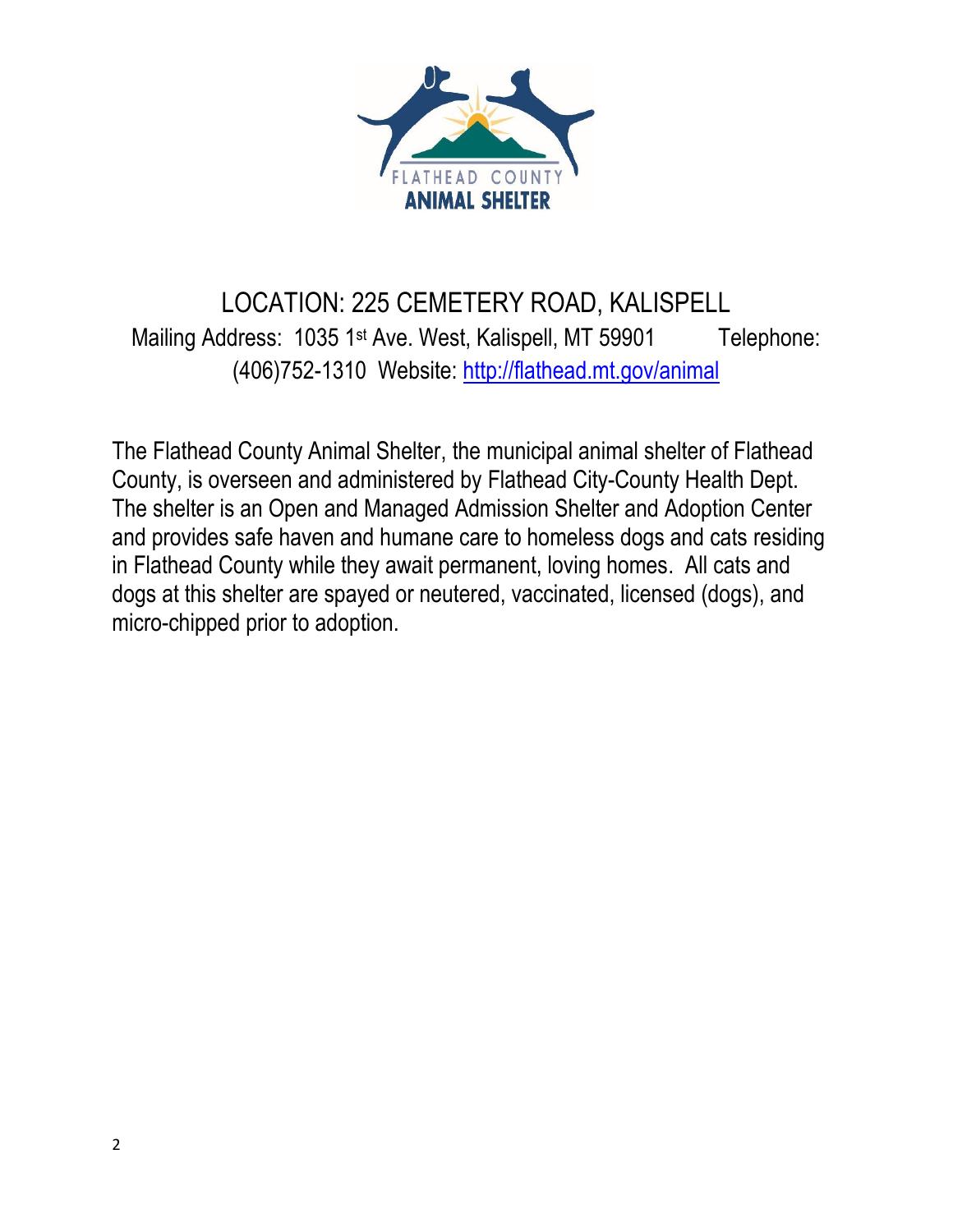# **TABLE OF CONTENTS**

|                                                     | Page No.  |
|-----------------------------------------------------|-----------|
| <b>Mission Statement &amp; Statement of Purpose</b> | 4         |
| <b>Code of Conduct</b>                              | 5         |
| <b>Additional Support</b>                           | 6         |
| <b>Shelter Staff Positions</b>                      | $7 - 13$  |
| <b>Shelter Safety Procedures</b>                    | $14 - 16$ |
| <b>Shelter Opening Procedures</b>                   | 17        |
| <b>Shelter Animal Intake Procedures</b>             | 18-19     |
| <b>Canine Transfer Program</b>                      | $20 - 23$ |
| Shelter Housing, Feeding, Cleaning, & Care – Dogs   | $24 - 28$ |
| Shelter Housing, Feeding, & Cleaning - Cats         | 29-30     |
| <b>In-House Bite Quarantine Protocol</b>            | 31        |
| <b>Veterinary Medical Care</b>                      | 32        |
| <b>Shelter Euthanasia Policy</b>                    | 32        |
| <b>Animal Release Policies</b>                      | 33        |
| <b>Shelter Closing Procedures</b>                   | 34        |
| <b>Flathead County Animal Ordinances</b>            | 35        |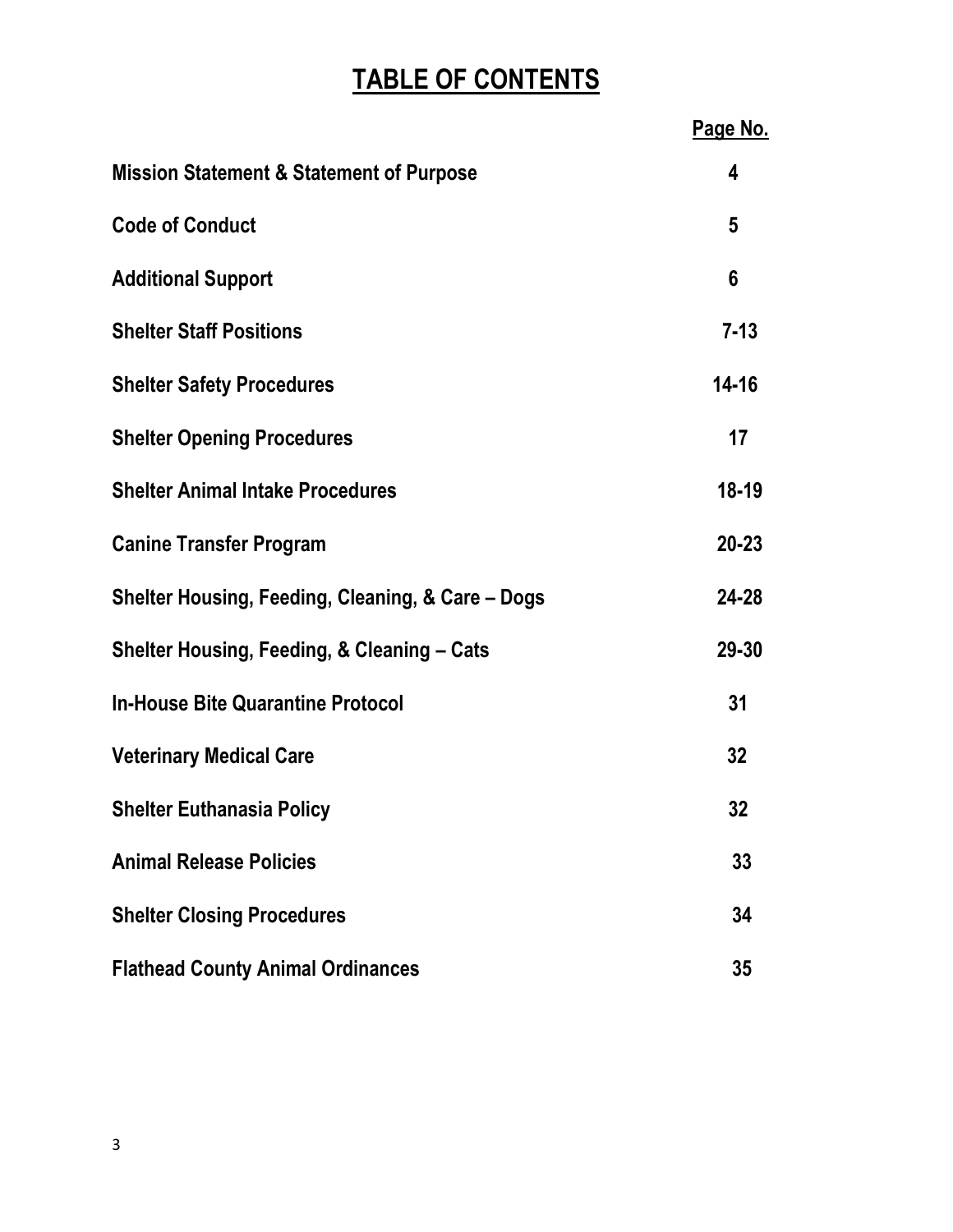# MISSION STATEMENT

Connecting pets and people.

## STATEMENT OF PURPOSE

Flathead County Animal Shelter is concerned with the safety of its staff and volunteers, safety the public, and the welfare of cats and dogs in Flathead County.

We are responsible for the following:

- The sheltering and care of those abandoned, stray, impounded, and surrendered cats and dogs of Flathead County who do not pose an injury risk to shelter staff, volunteers, and/or the visiting public.
- Assisting with the enforcement of the Flathead County ordinances relating to the keeping, restraint and humane treatment of cats and dogs.
- The education of the public concerning proper animal care and responsible animal ownership.
- The responsible placement of adoptable cats and dogs.

All cats and dogs are spayed/neutered prior to adoption and receive the following vaccinations: Dogs receive vaccinations against distemper, adenovirus, parvovirus, parainfluenza, and Bordetella (kennel cough). They also receive a one-year rabies vaccine at 3 months of age or older.

Cats receive vaccinations against feline herpesvirus-1 induced feline viral rhinotracheitis (FVR), feline calicivirus (FCV) induced respiratory disease, by feline parvovirus (FPV) induced feline panleukopenia (FPL), and Chlamydia psittaci induced feline chlamydiosis and receive a 1 years rabies vaccination at 3 months of age or older.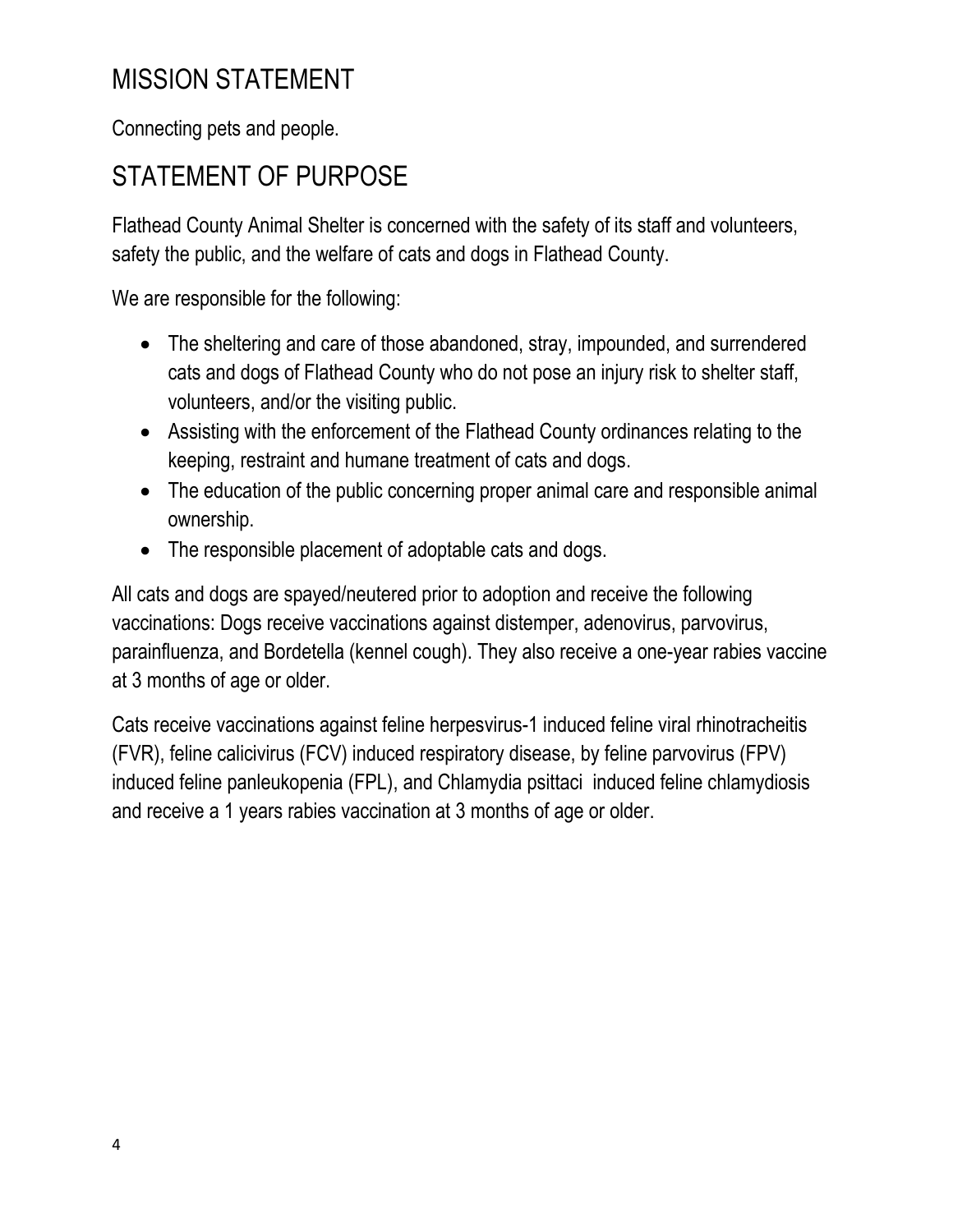# CODE OF CONDUCT

- 1. It is the duty of staff members to act in a professional manner in both conduct and appearance. Members will be governed by reasonable and ordinary rules of good conduct and behavior and will not commit any act tending to bring reproach and discredit upon the Department.
- 2. All cats and dogs are to be treated humanely, Any animal abuse will result in disciplinary action
- 3. Each staff member will be courteous, civil, and respectful to each telephone contact, and all visitors.
- 4. Each staff member will be in proper attire when in duty and give appropriate attention to personal hygiene.
- 5. Each staff member will report for duty on time each scheduled day unless the member is ill or has made prior arrangements with the Shelter Director to be late or absent.
- 6. A staff member that is a disruptive influence in the shelter is subject to disciplinary action under Flathead County Policies and Procedures Manual. Staff members will be courteous and respectful toward each other and treat each other as professionals. Gossiping and backbiting is disruptive to the shelter and will be grounds for disciplinary action. Staff members will not criticize in public the orders of a supervisor or staff members within the Department. Staff members will not publicly criticize the actions for any person with whom they may be dealing.
- 7. Each staff member will observe the County ordinances as related to cats and dogs. Any staff member found guilty in violation of an ordinance will be subject to disciplinary action.
- 8. All staff members are responsible for being aware of all policies, rules and regulations concerning the department. All staff members will familiarize themselves with the laws and ordinances pertaining to animal welfare and animal control.

.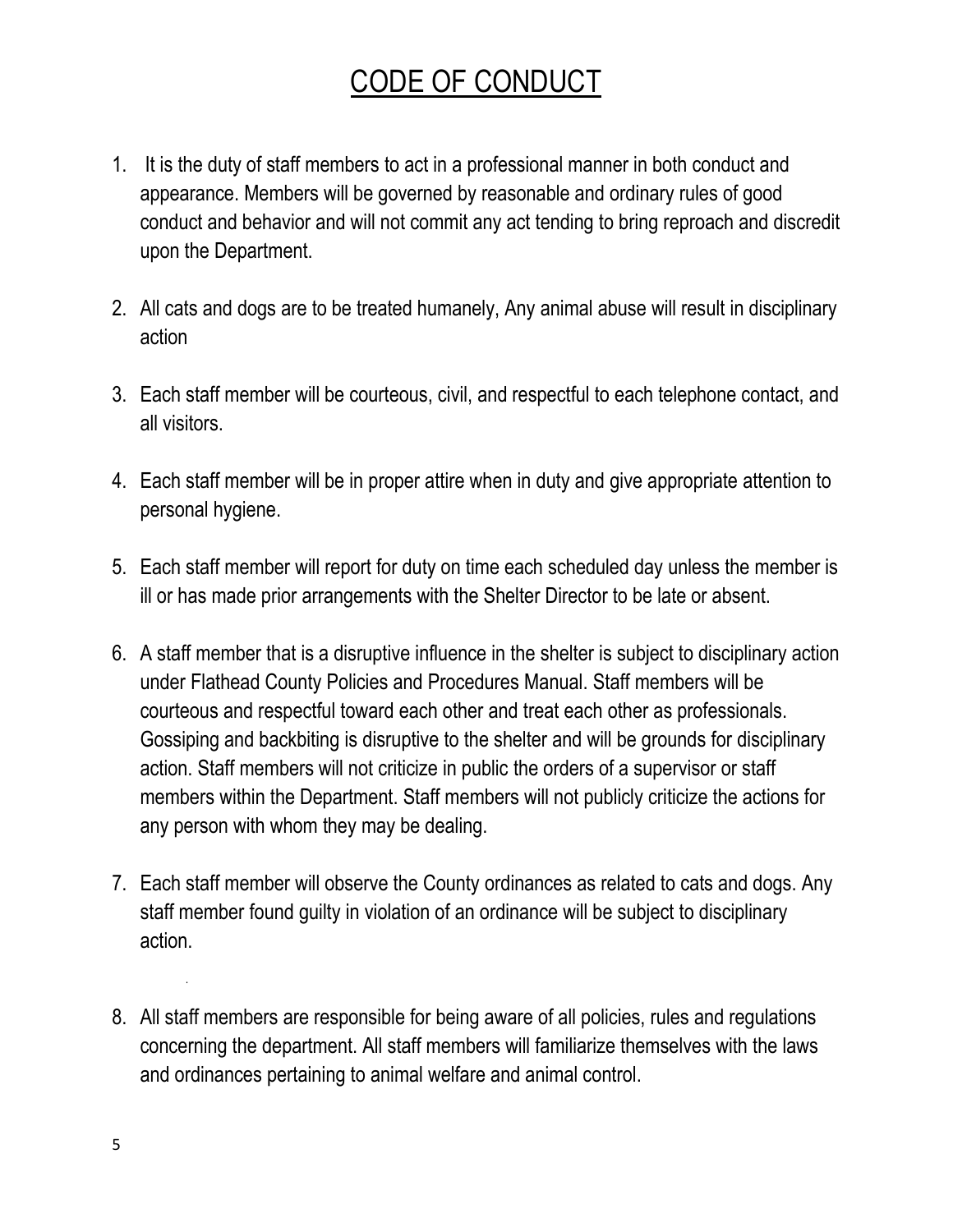# **Additional Support**

#### **Flathead County Animal Advisory Committee:**

The membership and bylaws of this committee can be found on the shelter website at [http://flathead.mt.gov/animal/our\\_boards.php](http://flathead.mt.gov/animal/our_boards.php)

#### **Flathead Shelter Friends:**

A 501 (c) (3) non-profit whose Mission is to increase pet adoptions, improve quality of life for shelter cats and dogs and promote responsible pet ownership. This organization supports the Flathead County Animal Shelter in their Mission, which is stated as:

**Our Purpose:** FSF is dedicated to raising funds to meet the needed support of the Flathead County Animal Shelter in finding loving homes for every adoptable pet.

**Our Mission:** to increase pet adoption, to improve the quality of life for shelter cats and dogs and to promote responsible pet ownership.

#### **Veterinary Services:**

Performed by a MT Board of Veterinary Medicine certified Doctor of Veterinary Medicine. The Shelter Veterinarian comes to the shelter on regularly scheduled intervals to perform spay and neuter surgeries, other medical procedures as needed, and to provide animal health consultation as necessary for those cats and dogs in the shelter's care. These and other pertinent duties are spelled out in a Veterinarian Services Contract.

#### **Volunteers:**

FCAS enjoys the support of numerous volunteers. A Volunteer Orientation program is held on an as-needed schedule. All interested parties must attend an Orientation, sign Flathead County's Waiver of Liability, and will have their desired time(s) and date(s) of volunteering scheduled by the Volunteer Coordinator. A more complete description of the program can be found in the Volunteer Handbook, which can be accessed at the following website: [http://flathead.mt.gov/animal/documents/volunteer\\_handbook\\_2016.pdf](http://flathead.mt.gov/animal/documents/volunteer_handbook_2016.pdf)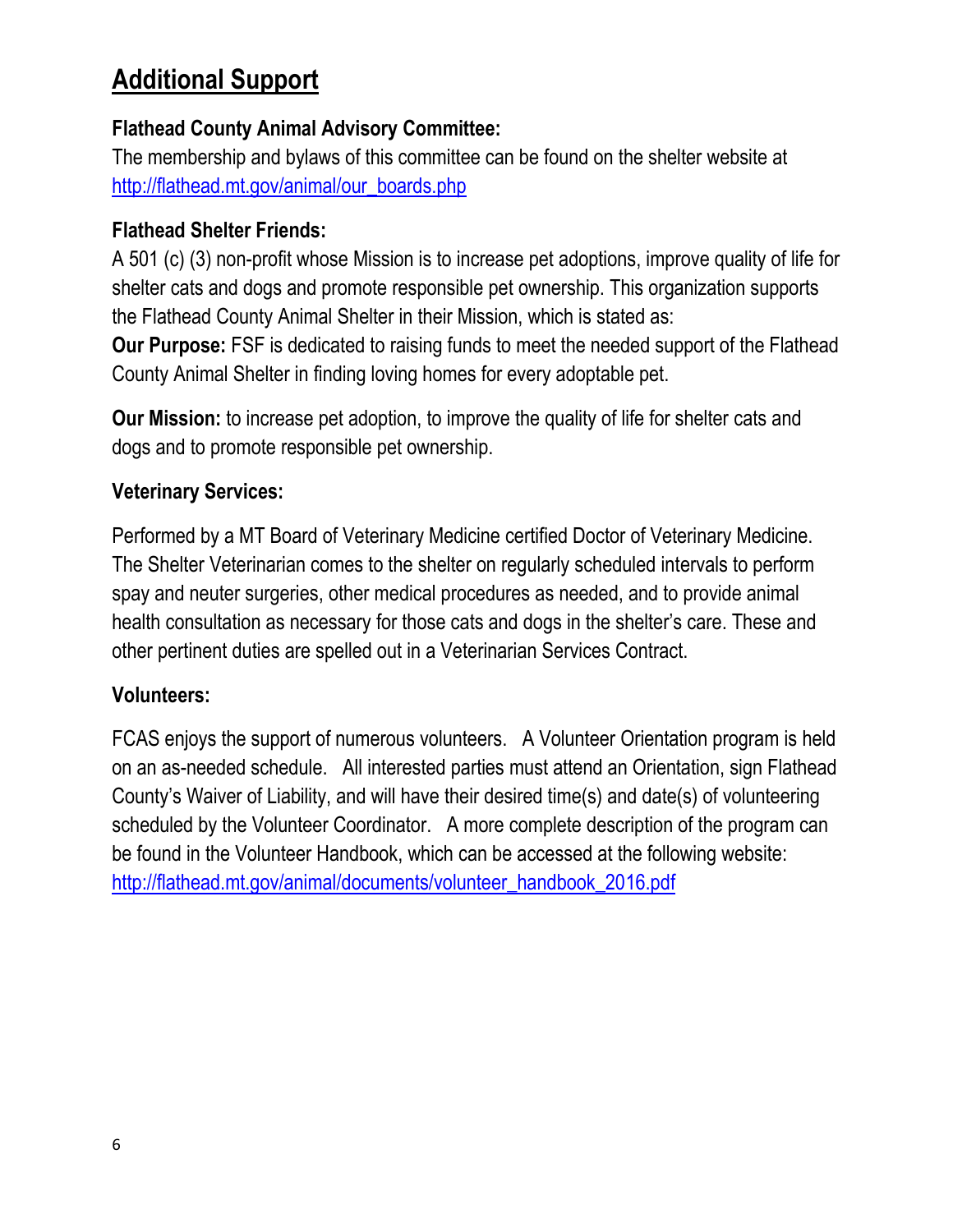# **SHELTER STAFF**

#### ANIMAL SHELTER DIVISION DIRECTOR (1)

Nature of Work

Work is performed under the general supervision of the Health Officer. Work is performed in an office environment but will include duties relating to the Animal Shelter operations, including the care of cats and dogs and the maintenance of the facility.

This position is responsible for developing, coordinating and administering programs of the Animal Shelter.

The tasks performed require the exercise of judgment in the administration of shelter programs adhering to established County policy and/or advisory board guidance. The Division Director will assist in the screening, hiring, and evaluation of staff. Administrative duties include assistance with the development of a service plan, development of the operations budget, preparation of grants and other miscellaneous administrative duties.

The employees in this classification act in a public relations capacity for the shelter. The position will have extensive contact with community groups acting as the lead for the Shelter.

Representative Examples of Work (Only major tasks identified for most positions; refer to position description for detailed listing of duties.)

Division Director will be directly or indirectly responsible for:

Planning, scheduling, assigning the duties of other Shelter employees,

Developing policies and procedures to enhance the health and welfare of the sheltered cats and dogs,

Evaluating the duties and work performance of other Shelter employees,

Development of administrative policies to implement requirements of laws, ordinances and statutes of animal control,

Recommending changes in ordinances and fee schedules to the Health Officer,

Resolving difficult cases involving interpretation of ordinances or regulations encountered by other Shelter employees;

Training Shelter employees in the enforcement of department rules and regulations or ordinances,

Preparation and administration the Shelter's budget,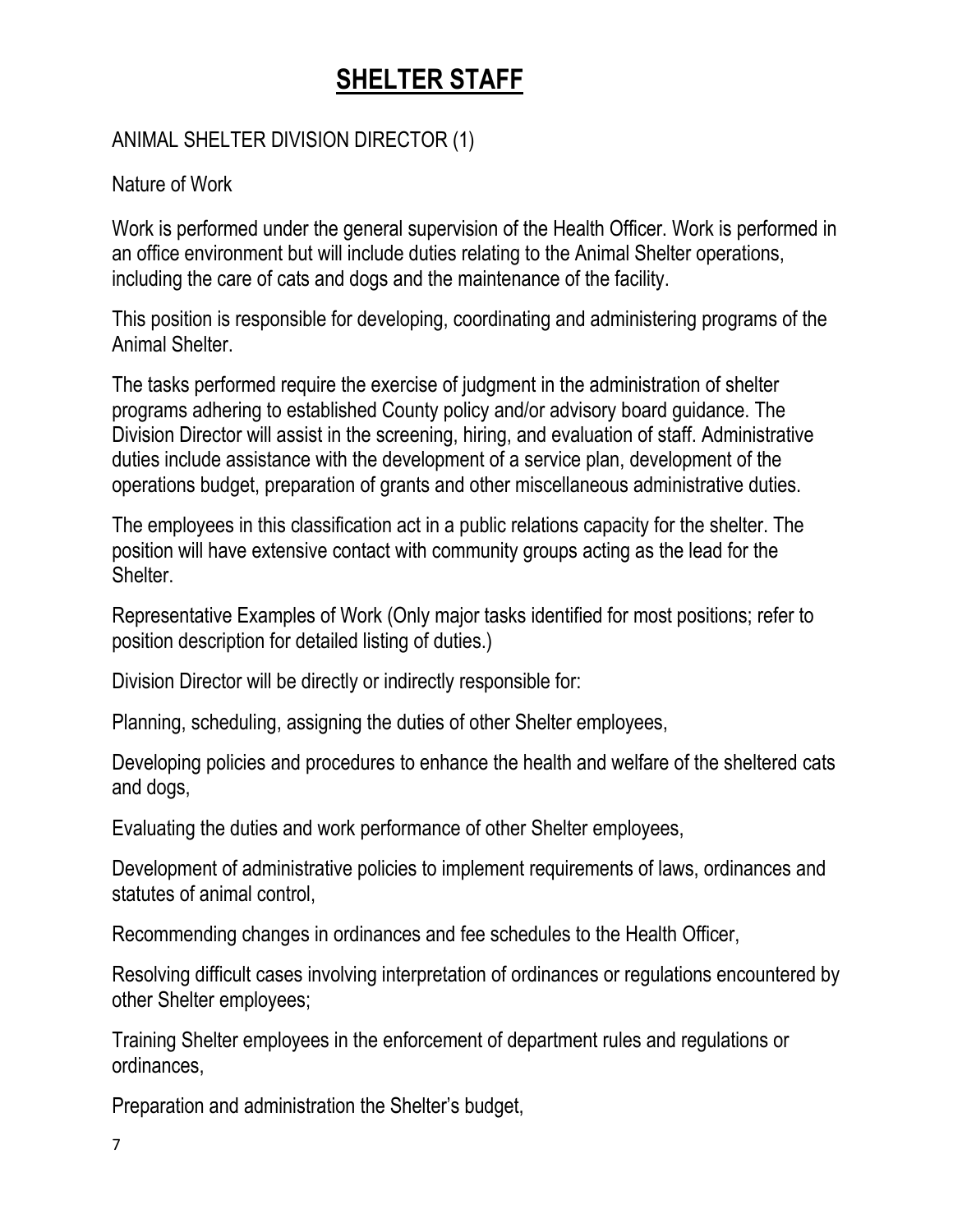Approving expenses for payment, maintains stock levels and prepares inventories for supplies and equipment.

Responding to and resolves citizen complaints concerning shelter operations. Serving as the public relations representative for the shelter,

Coordinating departmental safety programs,

Performing administrative duties including payroll, accounts payable, maintains files, enters dog licenses into data base.

Performing duties relating to the impoundment and adoption of cats and dogs, Performing related work as required for maintaining a healthy shelter environment.

Selection Factors (These factors will be the basis for selecting the most qualified applicants to be interviewed. Applicants selected for employment must satisfactorily demonstrate possession of these factors during an after a prescribed probationary period for continued employment.)

Ability to:

• Plan, organize, develop, implement, and evaluate programs and activities Read, understand and interpret animal control ordinances and department rules and regulations;

Prepare budgets.

• Plan, schedule, assign and evaluate the work of others and volunteers. Effectively represent the shelter.

- Perform euthanasia and obtain Montana State Euthanasia Certification
- Obtain a valid Montana driver's license, proof of insurance and a safe driving record.

General Recruitment Indicators (Persons applying for a position in this class should have the following experience and/or training.)

A minimum of three years of experience in a similar type of position; including experience conducting administrative functions; or any equivalent combination of experience and training which indicates possession of the knowledge, skills, and abilities as required to fulfill the requirements of the position.

A bachelor's degree in a field of study commensurate with the duties described is strongly desirable.

| <b>Action Reference</b> | Date Adopted | Commissioners' Minutes 09/27/07 |  |
|-------------------------|--------------|---------------------------------|--|
|                         | Revised      | Commissioners' Minutes 06/21/12 |  |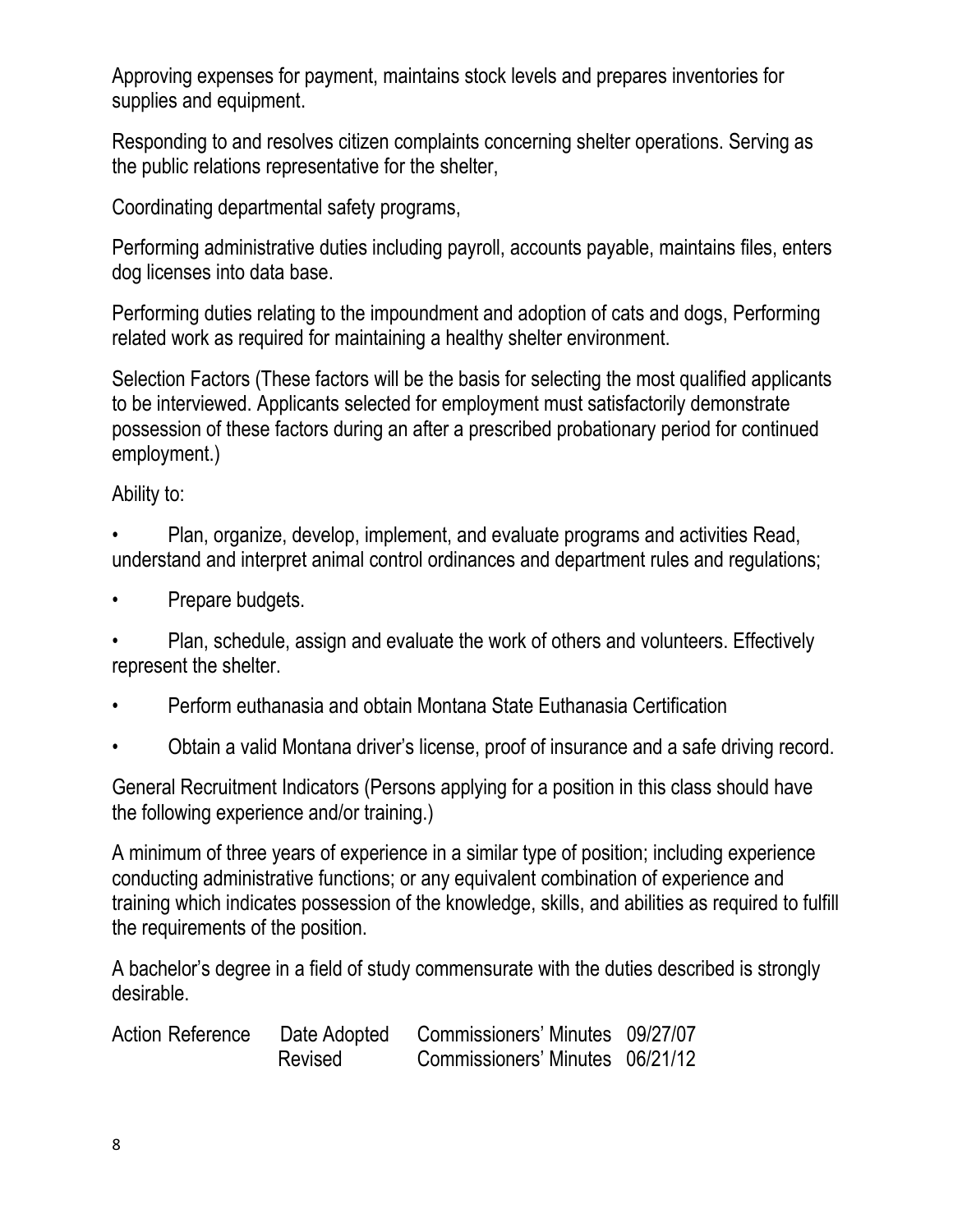#### ANIMAL SHELTER KEEPER (2 Positions)

#### **DEFINITION**

Under the supervision of the program director, performs a variety of animal care and administrative functions in support of the animal shelter program.

EXAMPLES OF DUTIES AND RESPONSIBILITIES: (The following are intended to illustrate typical duties and responsibilities; they are not intended to be all inclusive or restrictive)

Under the guidance of the Shelter Director and following proper shelter protocol will conduct the following activities:

- 1. Inspect the Shelter facility on an ongoing basis and coordinate the cleaning and sanitizing of animal habitat areas, the ancillary areas of the shelter as well as the grounds. A person in this position is also expected to participate in these activities.
- 2. Will perform health care and health maintenance on shelter animal as directed by Veterinary personnel or policy/standing orders.
- 3. Will perform euthanasia as directed by the Shelter Director or Veterinary personnel.
- 4. Maintains stock levels and prepares inventories for supplies and equipment.
- 5. Will assist the Director with administrative activities as follows:
	- a. Assist Control Officers with impounding animal.
	- b. Assist members of the public with the intake of cats and dogs to the Shelter.
	- c. Assist owners of stray cats and dogs with the proper return procedures.
	- d. Assist with the adoption of Shelter cats and dogs.
	- e. Issue dog licenses and maintain proper records of licenses issued by others.
	- f. Logging daily census activities and maintaining accurate records.
	- g. Properly records inquiries made by the public regarding lost and found animal as well as other related activity.
	- h. Regular updating of Web pages associated with normal shelter activities.

MINIMUM REQUIREMENTS (These factors will be the basis for selecting the most qualified applicant. Applicant selected for employment must satisfactorily demonstrate the possession of these factors during and/or after a prescribed probationary period for continued employment)

#### **Knowledge of:**

- Modern methods of caring for domestic cats and dogs.
- Ways to minimize disease transmission in sheltered animal.
- Basic computing skill needed for the effective functioning of a facility of this nature.

#### **Ability to:**

- Learn basic web design and advance computer skills.
- Follow directions provided orally and in writing.
- Implement programs and activities as directed by the Director
- Read and understand Animal Control ordinances, and Shelter policy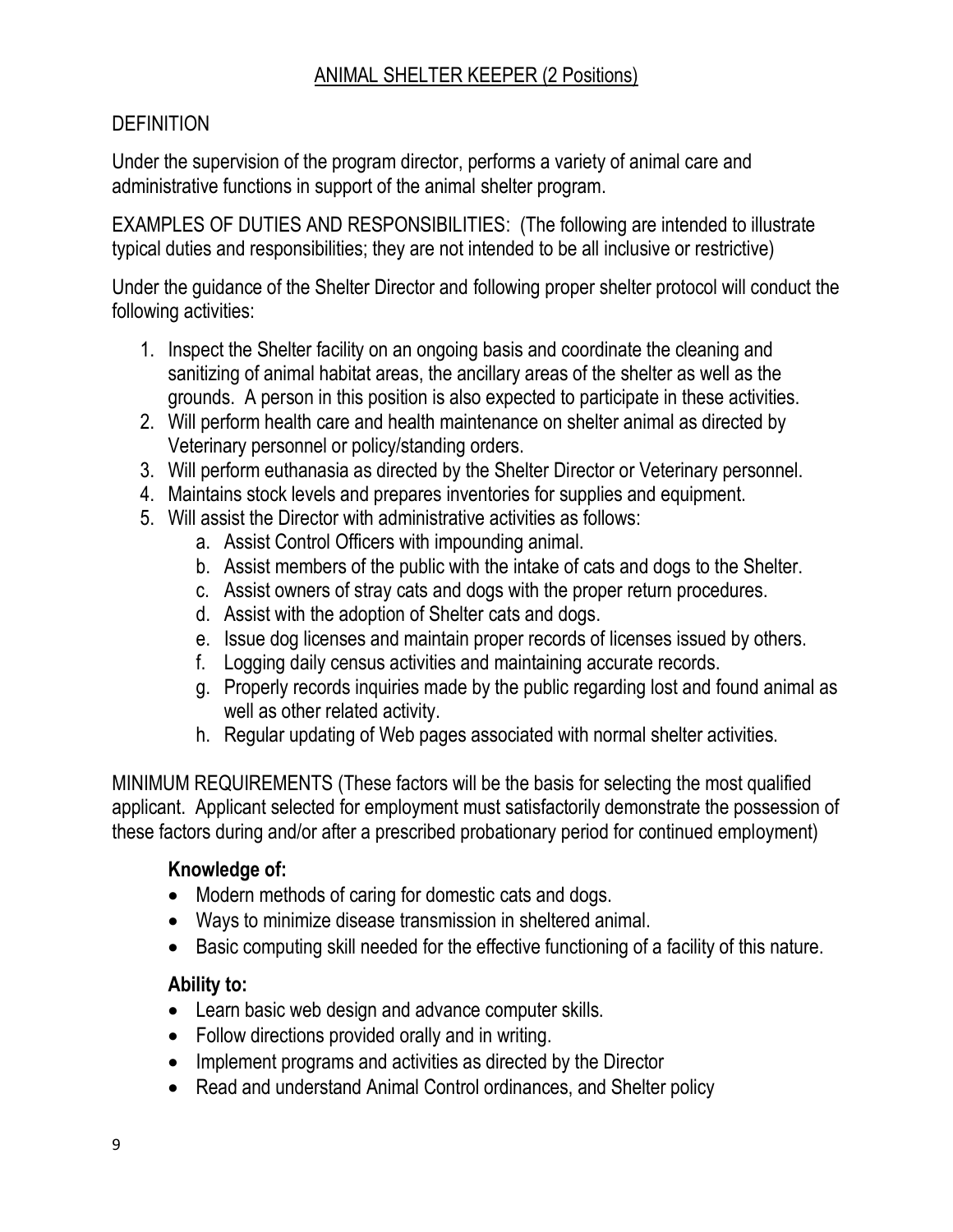- Establish and maintain effective working relationship with other Shelter staff.
- Deal with the public in a pleasant and courteous manner, occasionally under stressful situations.
- Accurately receive, receipt for, and balance fund received, and safely store funds.
- Learn to identify different breeds of cats and dogs.
- Print or write legibly and to accurately record information.
- Lift and carry 50 pounds.

GENERAL RECRUITING INDICATORS: (Person applying for position of this classification should have the following experience and/or training:

A general concern for the care and welfare of cats and dogs and a desire to pass this concern on to others.

Prefer work experience in the animal-related field.

Must be willing and able to take pre-exposure rabies vaccinations.

Must be able to obtain a Montana State Euthanasia Technician Certificate

| Action  | Date     | Reference                     |
|---------|----------|-------------------------------|
| Adopted | 08/11/92 | <b>Commissioner's Minutes</b> |
| Revised | 03/03/05 | <b>Commissioners' Minutes</b> |
| Revised | 11/19/07 | <b>Commissioners' Minutes</b> |

#### ANIMAL SHELTER ATTENDANT (3 Positions)

#### DEFINITION

Under the supervision of the program director, performs a variety of manual tasks related to the feeding, grooming, and exercising of cats and dogs and the cleaning and general sanitary requirements of the Animal Shelter and the animal cages/pens.

EXAMPLES OF DUTIES AND RESPONSIBILITIES (The following are intended to illustrate typical duties and responsibilities; they are not to be all inclusive or restrictive)

- 1. Inspects cages/pens and cats and dogs on a regular basis; cleans and disinfects inside and outside of kennels, building and halls; maintains ground, kennels and buildings; empties trash cans.
- 2. Will assist at the front counter checking in cats and dogs, receiving complaints and relaying them to appropriate personnel, processing adoptions of cats and dogs, and performing various clerical tasks.
- 3. Participates in regular and special training programs to gain new ideas and information leading to greater efficiency and effectiveness, performance and courtesy or personnel.
- 4. Provides direction, training, and guidance to community service workers and volunteers in the care and maintenance of cats and dogs and facility.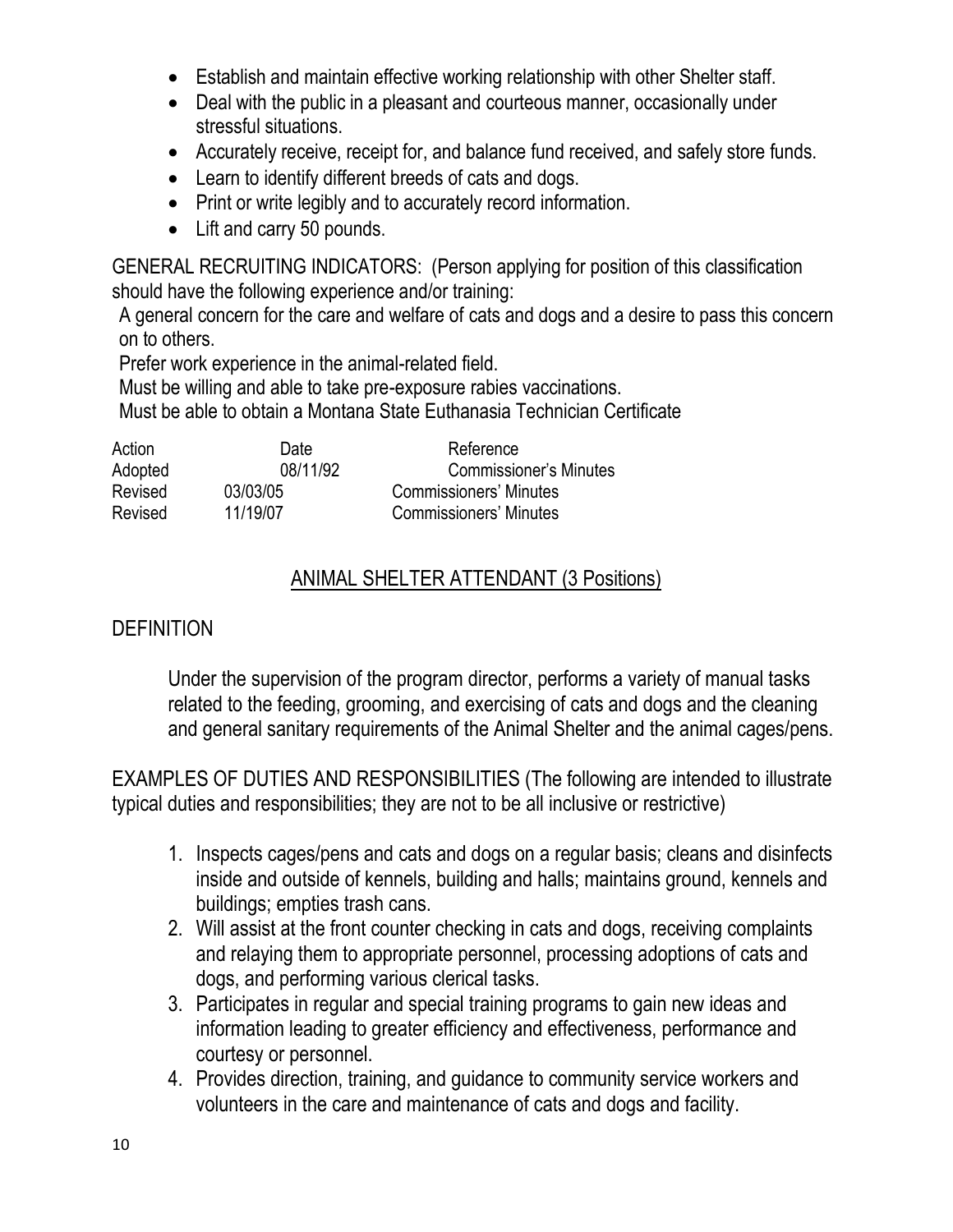5. Performs related work as assigned.

MINIMUM REQUIREMENTS (These factors will be the basis for selecting the most qualified applicants to be interviewed. Applicants selected for employment must satisfactorily demonstrate possession of these factors during and after a prescribed probationary period for continued employment)

#### **Knowledge of:**

- basic methods of caring for and feeding domestic cats and dogs
- basic grounds keeping
- basic clerical tasks and computer word processing techniques

#### **Ability to:**

- secure a valid Montana drivers license
- learn and accurately apply animal control policies
- learn to identify different breeds of cats and dogs
- work in and around smells normally found in an animal shelter on a sustained basis
- regularly inspect animal areas
- regularly feed, water, groom, exercise and otherwise care for cats and dogs
- lift and carry 40 pounds
- clean and sanitize animal cages/pens effectively
- deal with the public in a friendly, pleasant, and courteous manner
- establish and maintain an effective working relationship with co-workers and the public
- perform basic clerical tasks

GENERAL RECRUITING INDICATORS: (Person applying for position of this classification should have the following experience and/or training)

A general concern for the care and welfare of domestic cats and dogs. Prefer work experience in animal-related field.

Must be able and willing to take pre-exposure rabies vaccinations.

Must be able to obtain a Montana State Euthanasia Technician Certificate.

| Action  | Date     | Reference                     |
|---------|----------|-------------------------------|
| Adopted | 07/01/88 | <b>Commissioner's Minutes</b> |
| Revised | 06/15/00 | <b>Commissioner's Minutes</b> |
| Revised | 03/03/05 | <b>Commissioners' Minutes</b> |
| Revised | 11/19/07 | <b>Commissioners' Minutes</b> |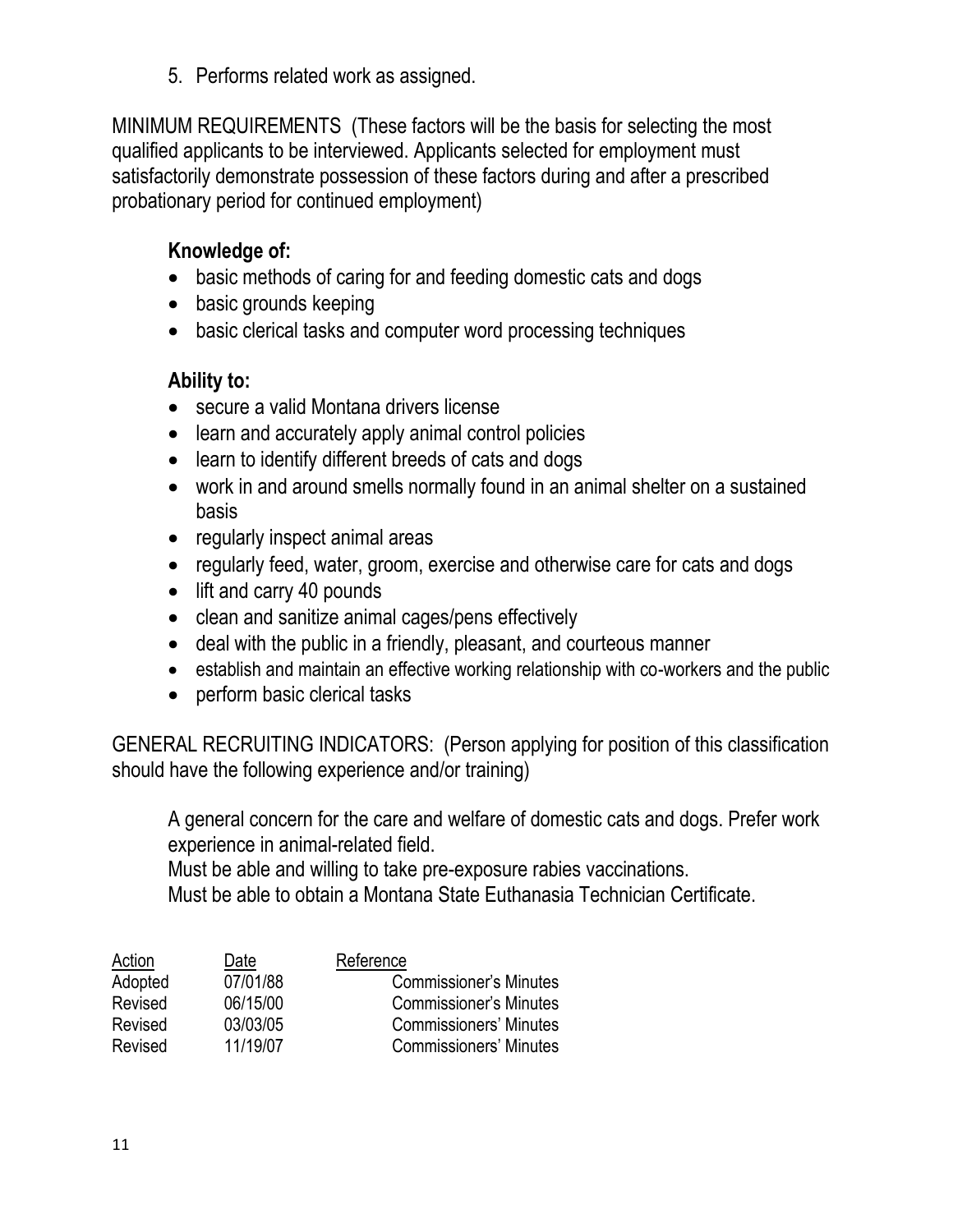#### ANIMAL SHELTER ADMINISTRATIVE ASSISTANT/VOLUNTEER COORDINATOR (2 Positions)

#### **DEFINITION**

Under the supervision of the program director, performs a variety administrative support functions in support of the animal shelter program.

EXAMPLES OF DUTIES AND RESPONSIBILITIES: (The following are intended to illustrate typical duties and responsibilities; they are not intended to be all inclusive or restrictive)

Under the guidance of the Shelter Director and following proper shelter protocol will conduct the following activities:

- 1. Will assist the Director with administrative activities as follows:
- a. Assist Control Officers with impounding animal.
- b. Assist members of the public with the intake of cats and dogs to the Shelter.
- c. Assist owners of stray cats and dogs with the proper return procedures.
- d. Assist with the adoption of Shelter cats and dogs.
- e. Issue dog licenses and maintain proper records of licenses issued by others.
- f. Logging daily census activities and maintaining accurate records.

g. Properly record inquiries made by the public regarding lost and found cats and dogs as well as other related activity.

h. Regular updating of Web pages associated with normal shelter activities.

i. Answer the phone during normal hours of operation or as directed.

2. Coordinate the activities of volunteers and other non-employed persons interacting with the shelter in the following manner:

a. Assist with the development of programs conducted by volunteers to the shelter.

b. Assist with the development of appropriate training to create a safe and healthful environment for those volunteering in the shelter.

c. Provide appropriate training to non-employed persons working in the shelter.

d. Maintain records associated with the activities of volunteers and other non-employed persons working in the shelter.

e. Schedule the activities of volunteers and other non-employed persons working in the shelter.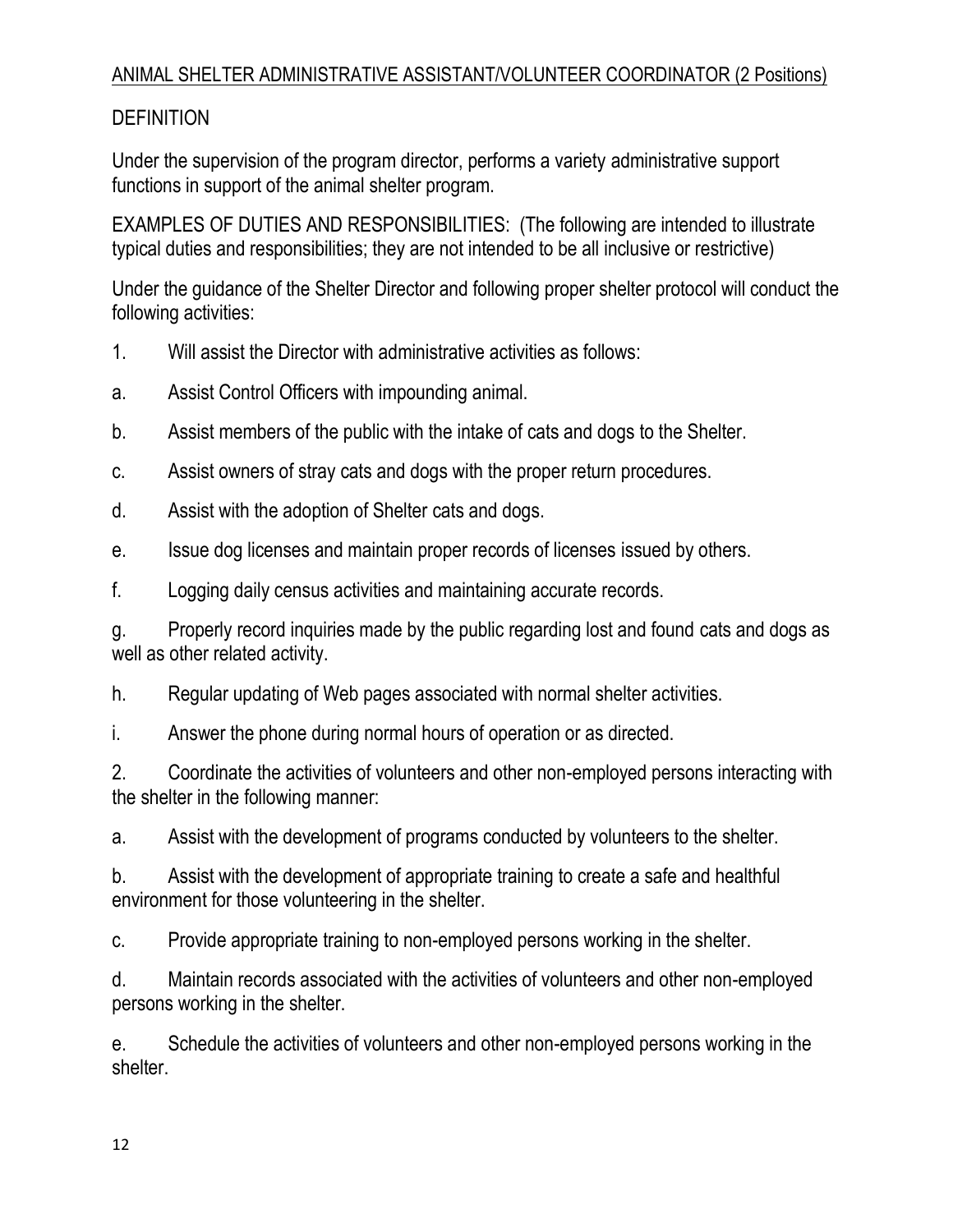f. Work with the Flathead County Justice Court system to obtain community service workers to conduct activities in the shelter.

MINIMUM REQUIREMENTS (These factors will be the basis for selecting the most qualified applicant. Applicant selected for employment must satisfactorily demonstrate the possession of these factors during and/or after a prescribed probationary period for continued employment)

Knowledge of:

- Basic knowledge of caring for domestic cats and dogs.
- Basic knowledge of municipal animal sheltering
- Basic computing skills needed for the effective functioning of a facility of this nature.

Ability to:

- Learn basic web design and advance computer skills.
- Follow directions provided orally and in writing.
- Implement programs and activities as directed by the Director
- Read and understand Animal Shelter policy
- Establish and maintain effective working relationship with other shelter staff
- Deal with the public in a pleasant and courteous manner, occasionally under stressful situations.
- Accurately receive, receipt for, and balance fund received, and safely store funds.
- Print or write legibly and to accurately record information.
- Lift and carry up to 50 pounds.

GENERAL RECRUITING INDICATORS: (Person applying for position of this classification should have the following experience and/or training.)

A general concern for the care and welfare of cats and dogs and a desire to pass this concern on to others.

Prefer work experience in the animal-related field.

It is desirable to have worked with or coordinated the activities of volunteers.

Must be willing and able to take pre-exposure rabies vaccinations.

| ADOPTED          | 10/23/08 | <b>COMMISSIONERS' MINUTES</b> |
|------------------|----------|-------------------------------|
| ADOPTED (.6 FTE) | 7/1/19   | <b>COMMISSIONERS' MINTUES</b> |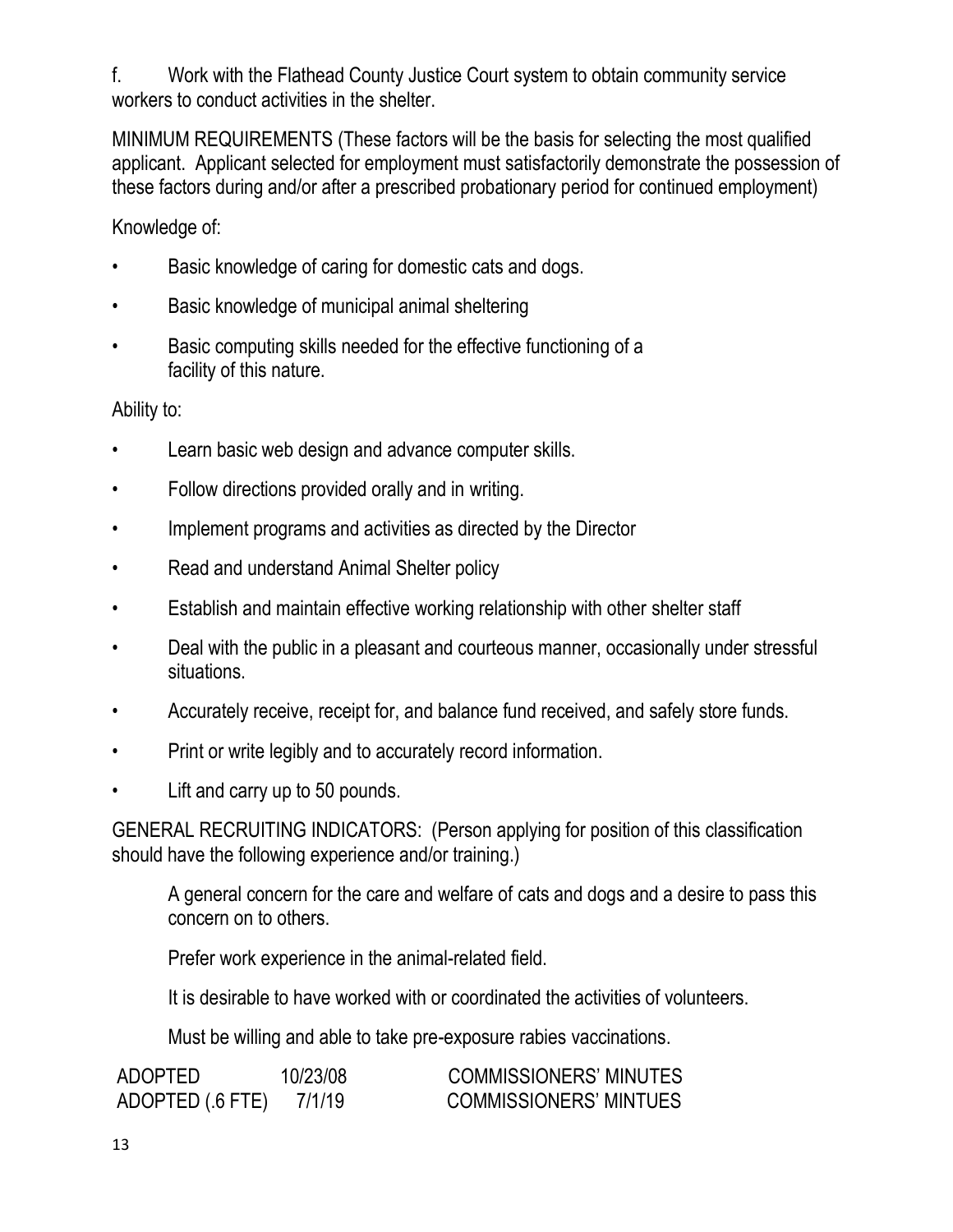# **SAFETY PROCEDURES**

All safety rules will be followed and all safety gear and equipment will be used. Safety Violations may result in disciplinary action.

## **SAFETY PROCEDURES FOR THE PUBLIC**

Because of the danger of Toxoplasmosis, pregnant women will be cautioned to avoid contact with cats or cat feces.

- A. The following rules will be observed:
- 1. Caution signs are places on all wet floors.
- 2. Smoking is not permitted.
- 3. The public is to enter through the main front doors so they can be made aware of all safety regulations.
- 4. Animals who are not under the shelter's supervision/care are not permitted in the office/lobby area.
- 5. Bare feet will not be permitted in any part of the shelter.
- 6. In case of fire, members of the public who are in the office or reception area will exit through the front door, the exterior door in the car area (to the east of main office) or the door leading from the office to the kennels, and then proceed through the kennels and out the building.
- 7. While children are visiting the shelter, they must be supervised and accompanied by an adult at all times.

# **SAFETY PROCEDURES IN THE KENNEL AREAS**

- 1. Smoking is not permitted.
- 2. Caution signs will be placed on all wet floors.
- 3. The public will be warned against putting hands or objects into the cages.
- 4. Quarantined and vicious cats and dogs will be kept in the quarantine kennels only. The public will not be allowed access to these areas.
- 5. Running is not allowed.
- 6. No one who is barefooted will be permitted in the kennels or any other part of the shelter.
- 7. Aisles and doorways will be kept clear of any obstacles.
- 8. Vaccines and other medicines, cleaning supplies, syringes, needles, utensils and other equipment will be properly stored (in the intake room) so that the public has no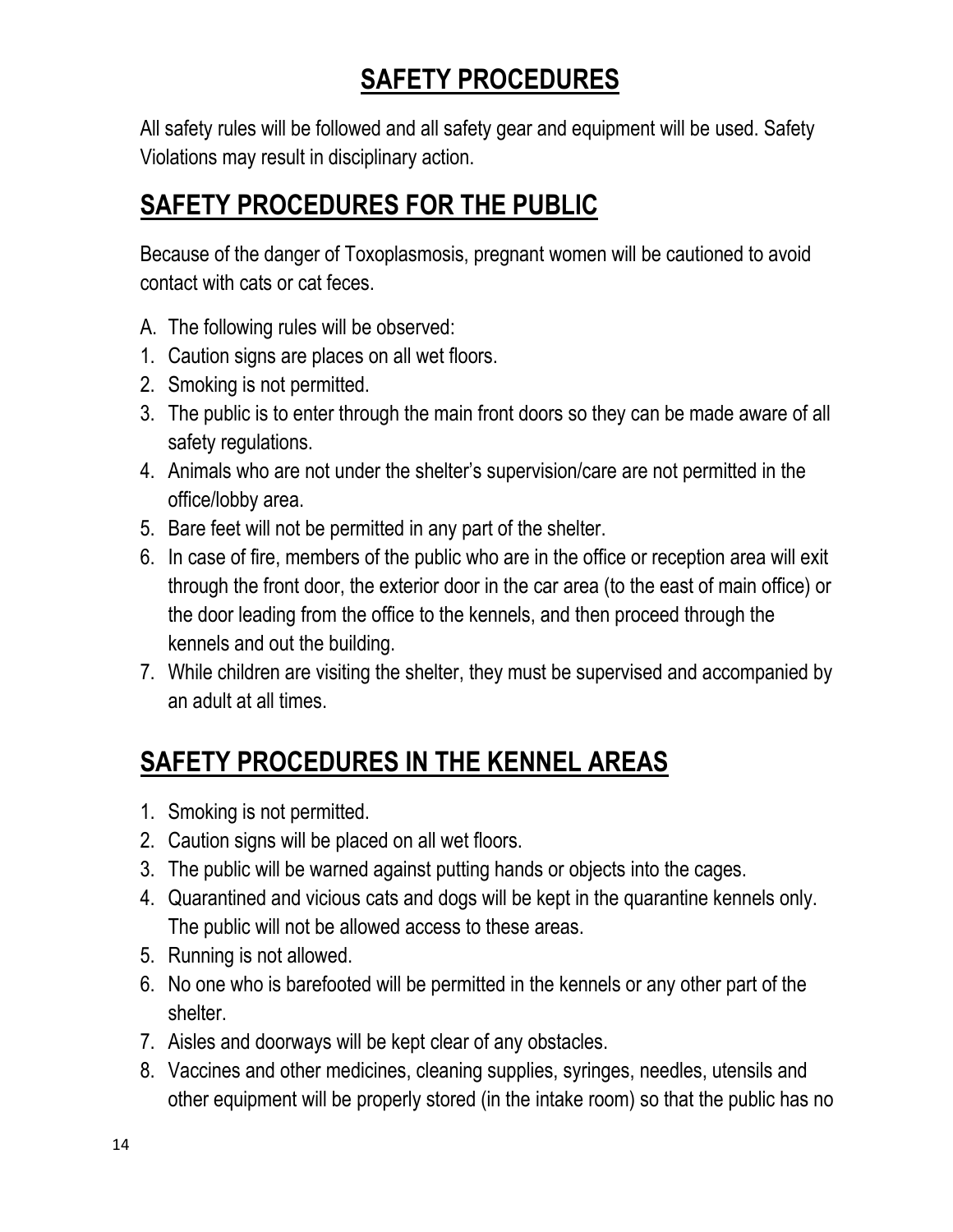access to them. This includes labeling unmarked generic containers such as spray bottle, jugs, etc.

- 9. Trash and trash containers will be kept out of public access areas.
- 10. The fire extinguisher will be inspected at regularly scheduled times.
- 11. Any accident or injury will be reported immediately to the supervisor.
- 12. Items, other than food bowls, will not be stored on top of any kennel enclosure.

# **SAFETY PROCEDURES IN THE OFFICE**

- 1. Smoking is not permitted.
- 2. Exercise caution on all wet floors.
- 3. Bare feet are not permitted.
- 4. Desk and file drawers will be kept closed.
- 5. All wall objects will be securely attached.
- 6. Floors will be kept clear of any obstacles, e.g. boxes, traps, kennels, etc.
- 7. Fire extinguisher will be inspected at regularly scheduled times, and are stored by each exterior door.
- 8. In case of fire, the exit will be through the front/main entry …..door, the "Cat Area" exterior doors, the exterior door of Smallville, the exterior door(s) near the Dog Intake Room, the exterior doors of either the "Adopt" Kennel or the "Stray" kennel, or the exterior door for the medical facility.
- 9. Staff will summon the police if any individual exhibits threatening behavior.
- 10. All animal bites, scratches and any other on-the-job injuries should be reported immediately to the Health Admin. Dept. via the proper injury and insurance forms if Shelter Director is not available.
- 11. Main counter will be kept clear of any and all objects that could be used as a possible weapon by an irate client.
- 12. Animals not under the supervision/care of the shelter are not permitted in the office area.

# **SAFETY PROCEDURES - ANIMAL CARE STAFF**

Animal Care Staff will receive pre-exposure rabies vaccinations and Tetanus shots as soon as possible following their hire date.

- A. Equipment is to be stored properly:
- 1. Prepared syringes must be handled with care, never placed on the floor or on a table surface uncapped and, along with medications, never left unattended.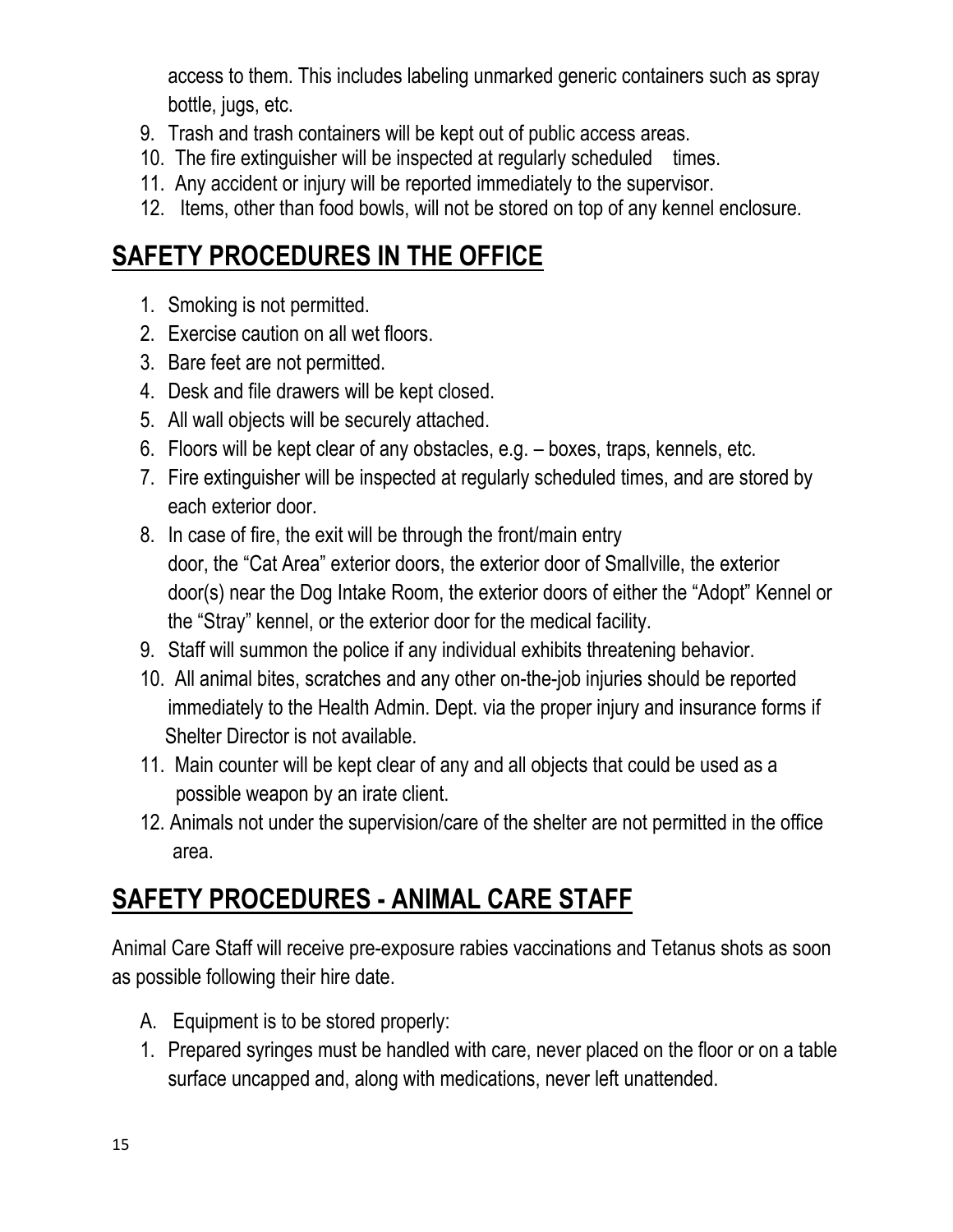- 2. Used needles will be put into the "Hazardous Waste" container (never placed in the trash container).
- 3. Hoses, other cleaning equipment and utensils will be kept properly stored when not in use.
- 4. The yard cleaning tools, mops, etc. will be kept only in the area designated.
- 5. The squeegee, mop bucket (empty) & ladder will be kept in the designated area.
- 6. Carabiner clips must always be secure on occupied cages and kennels.
- B. In case of fire, the exit will be through the front/main entry door, the "Cat Area" exterior doors, the exterior door of Smallville, the exterior door(s) near the Dog Intake Room, the exterior doors of either the "Adopt" Kennel or the "Stray" kennel, or the exterior door for the medical facility. Any and all accidents or injuries should be reported immediately to the Director, or in Director's absence, the Health Dept. via the proper injury and insurance forms.
	- 1. Bites, scratches and wounds from needles should be washed in soap and hot water, scrubbed with an antiseptic solution, bandaged and reported to the Director.
- C. All cats and dogs are to be handled in a safe and humane manner.
- D. Personal hygiene:
	- 1. Staff members should thoroughly wash hands and forearms with an approved antiseptic soap after cleaning cages and kennel runs; after handling any suspect animal; before eating; before feeding cats and dogs; before medicating cats and dogs; after cleaning up the exercise yard and at any time when contamination is possible or suspected.
	- 2. Appropriate clothing attire shall be worn, including, but not limited to closed-toed shoes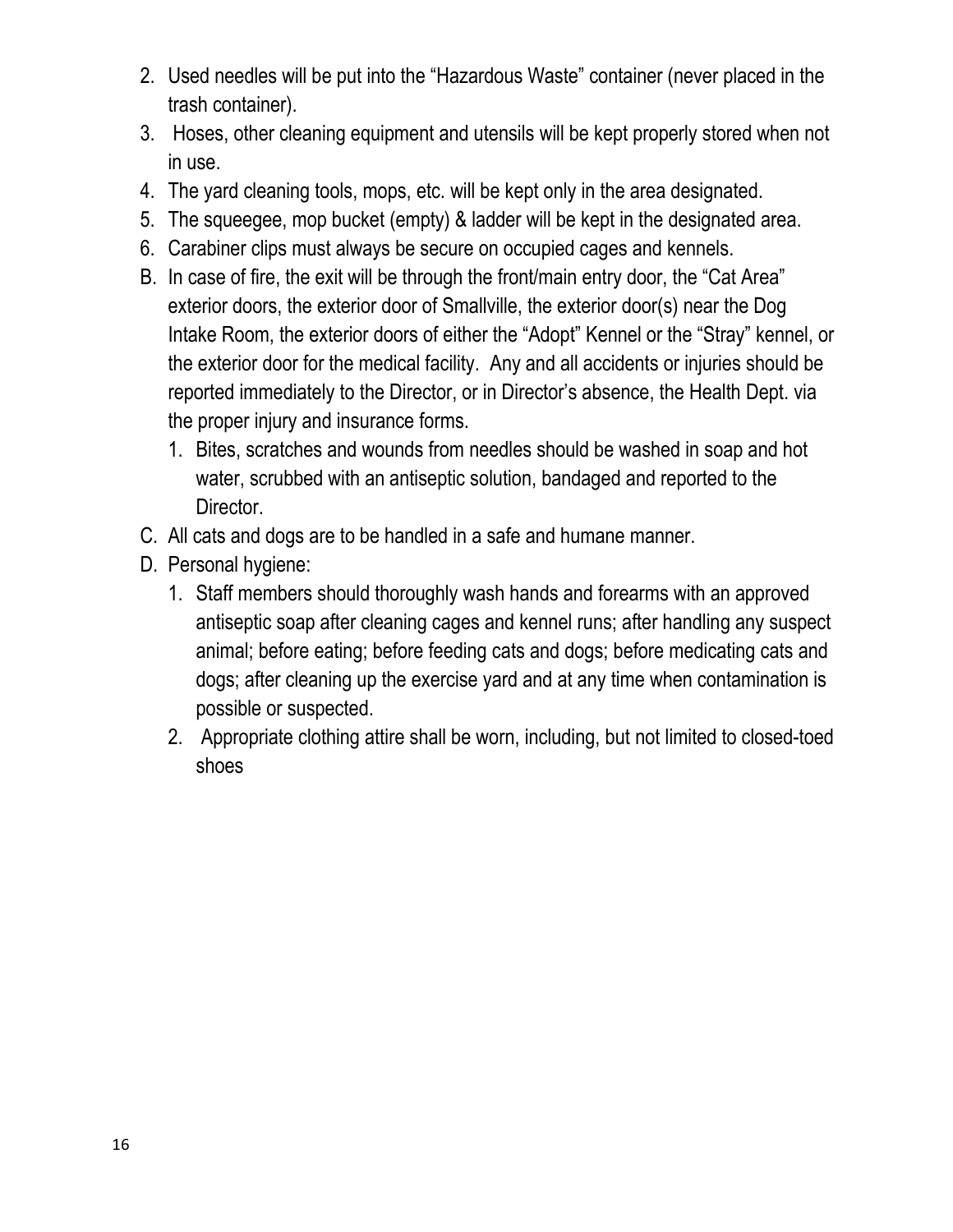## **Procedures for Daily Opening**

At least three animal care employees are scheduled each day. Two work with dogs and one with cats assisting each other as needed and when practical. Tuesday through Saturday, a designated canine worker will work their first hour with the cat attendant.

The following tasks are to be completed each day before opening:

## **DOGS**

- $\triangleright$  See Cleaning Procedures document for detailed information regarding dog area cleaning.
- $\triangleright$  Dishes and toys pulled from kennels and sent to washer
- $\triangleright$  Dogs fed and watered.
- $\triangleright$  The yards are to be cleaned of solid waste and other debris prior to opening

## **CATS**

- ➢ See Cleaning Procedures document for detailed information regarding cat area cleaning.
- $\triangleright$  Cats fed and watered
- $\triangleright$  Dishes, toys, litter pans pulled from cages and sent to washer

## **COMMON AREAS**

- ➢ All floors swept and mopped
- ➢ Bathrooms cleaned and stocked
- $\triangleright$  Trash taken to dumpster

## **OFFICE**

- ➢ All floors are vacuumed
- ➢ The "Open" and/or "Closed" signs indicate the proper current status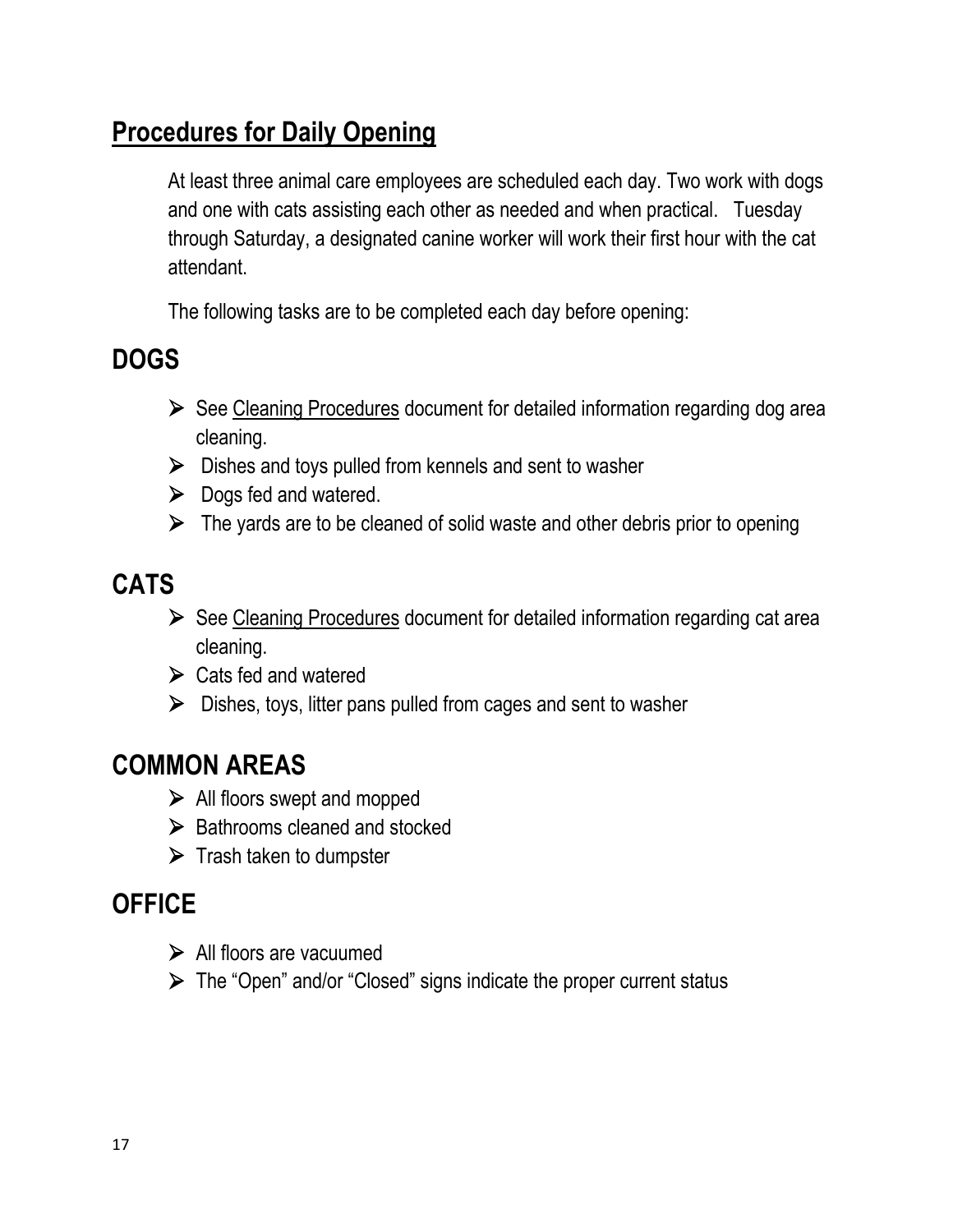# **FLATHEAD COUNTY ANIMAL SHELTER ANIMAL INTAKE PROCEDURES**

1. The shelter accepts stray and owned cats and dogs from within Flathead County. Stray cats and dogs a held for 72 hours as "stray", then are considered abandoned to Flathead County. These cats and dogs are then checked to determine their reproductive status. If spay or neuter surgery has not already been performed, they are scheduled for such surgery on the next veterinarian day having time and space available.

2. Cats and Owner-Surrendered dogs may be turned away in situations which, in the opinion of the Shelter Director (with input from the County Health Officer) put the safety of the staff and members of the public at risk, as well as situations which put shelter cats and dogs at risk for life-threatening disease transmission.

3. Incoming cats and dogs may not enter the shelter building prior to the person in possession of the pet producing appropriate identification containing the individual's picture and proof of Flathead County residency, followed by completion of appropriate paperwork. During warms days, incoming pet possessors are encouraged to ensure the comfort and safety of the pet possessed by utilizing car air-conditioning, sitting in the front yard with their pet contained, or completing the paperwork offsite prior to arrival. Due to safety concerns, incoming cats and dogs are never brought into the lobby/office area of the building, but rather will enter through an appropriate side door.

3.1. Incoming Cats. As Flathead County does not have a cat ordinance, Flathead County Animal Shelter may refuse to accept cats when the shelter's population has met or exceeded its "Capacity for Care" number (see Million Cat Challenge: **<https://www.millioncatchallenge.org/>**). Staff safety, as well as the safety of the public requires that cats who cannot be picked up and held by the surrendering party will be accepted by appointment only in the "Barn Cat" Program. These cats are brought in by appointment only, are spayed or neutered, vaccinated, left with an "identifier" (such as an ear notch), and delivered to their pre-arranged new home all in the same calendar day in accordance with our "Acclimation Guide"

([https://flathead.mt.gov/animal/documents/Barn\\_Cat\\_Acclimation\\_Guide.pdf](https://flathead.mt.gov/animal/documents/Barn_Cat_Acclimation_Guide.pdf)) . These cats are not housed overnight at FCAS.

4. The intake of owner-surrendered and stray cats and dogs is recorded in PetPoint Shelter Management Software following the entering of information on an Impound Record. A picture of the animal is taken and placed in the shelter's electronic file. A "Kennel Card" is printed, placed in a clear plastic sheet protector, and placed on the kennel door housing the animal. Other pertinent information (shown below) is also printed and stored in for easy viewing. All information stored herein is updated to reflect any changes that may occur. For incoming stray cats and dogs, pertinent details, such as tag numbers for licenses and rabies, and type and color of collar are recorded. The animal is scanned for a microchip. If one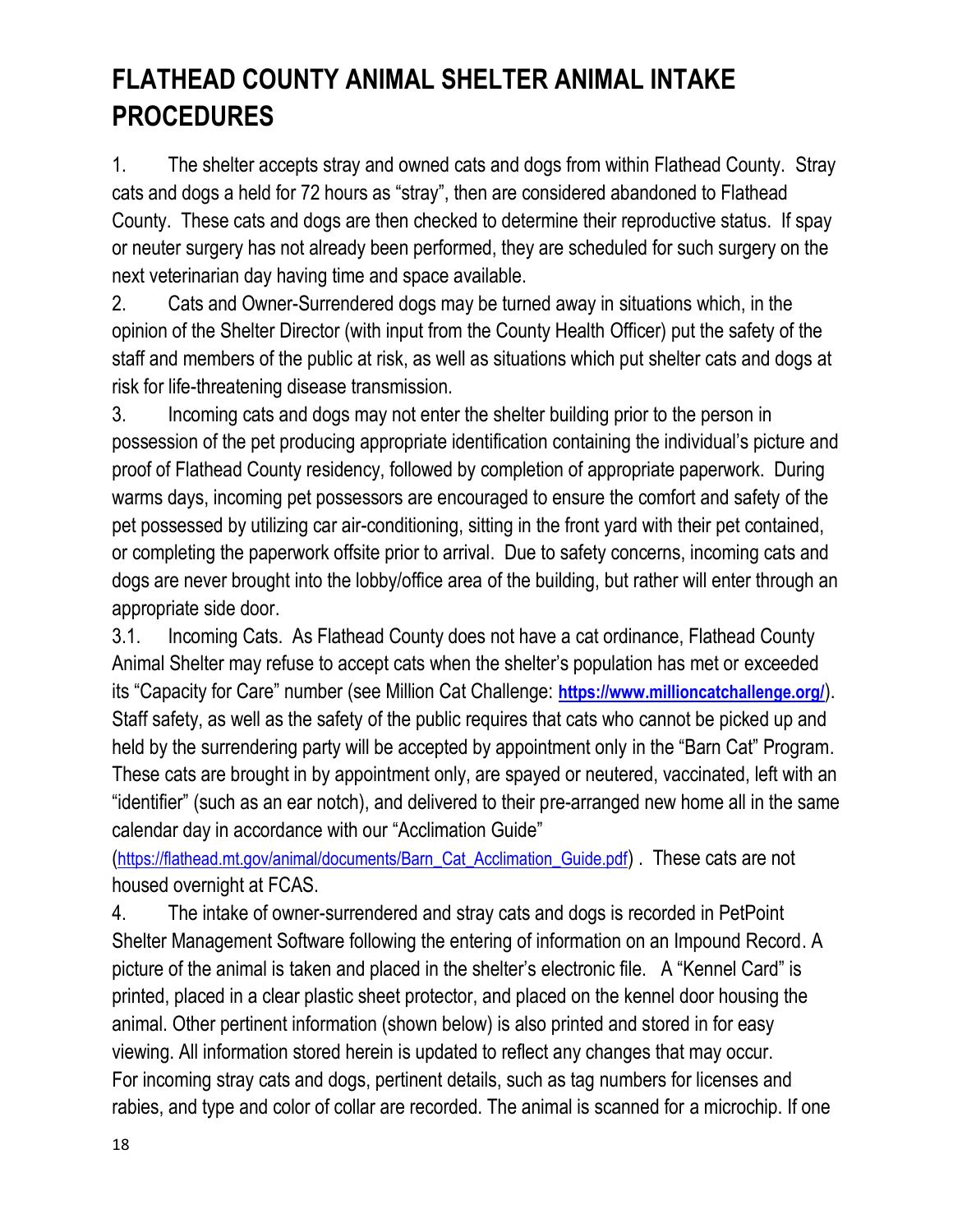is found, the information is recorded and the recording company contacted for owner information. If the person bringing in a stray is interested in adopting the animal after the stray period, he or she should be encouraged to leave contact information at the time of surrender. For owned cats and dogs, the person surrendering the animal completes a Surrender Profile, giving pertinent information, including behavioral and medical history. The Surrender Profile provides vital information for placing the animal in a suitable home. Shelter staff or volunteers should carefully review the profile to clarify any misunderstandings or to obtain detailed information. Owner-surrendered cats and dogs are checked to determine their reproductive status and scheduled for any necessary spay or neuter surgery as soon as possible.

5. Incoming cats are taken immediately to the "Cat Intake Room," Dogs are taken straight to the "Dog Intake Room." Animal care staff will examine and weigh the animal and administer appropriate vaccinations and dewormer immediately, or as soon as is humanely possible. An examination is performed, and pertinent information is recorded on an examination form. Cats receive vaccinations against rhinotracheitis, calicivirus, chlamydia and panleukopenia (exceptions to this policy can be found in the section entitled **"Veterinary Medical Care."**

6. Incoming dogs at least four weeks old receive a parvovirus-adenovirus-distemperparainfluenza vaccine, a bordatella vaccine, and a de-wormer. All incoming dog vaccinations are performed by two staff members together, never one staffer by themselves. "Ownersurrendered cats and dogs will also, in addition, receive a rabies vaccination and a micro-chip at this time (immediately upon intake), unless evidence can be substantiated that the dog has a current, unexpired rabies vaccination and/or an existing micro-chip. All information is recorded in PetPoint or on a health evaluation/medical procedures form (known as "Dog Exam" and "Cat Exam") for entry by staff. The Exam form is included in the Kennel Card mentioned in #2A above. Collars, license tags, or other forms of identification attached to stray domestic cats and dogs are noted on the intake form and an attempt immediately made by staff members or volunteers to locate the owner. These forms of identification are retained by staff and labeled with the animal's intake number in the event the animal is returned to its owner.

7.... Following these intake procedures, cats are placed in a clean enclosure in the Cat wing for an appropriate observation period, and scheduled for either spay/neuter surgery, or an exam by the Shelter Veterinarian to determine if surgery is required; following these procedures, dogs are placed in one of the appropriate holding kennels for an appropriate holding period and scheduled for either spay/neuter surgery, or an exam by the Shelter Veterinarian to determine if surgery is required. Both cats and dogs are **not** housed in the general population areas until the above intake procedures have been completed.

8. Owner Surrender Fees. A fee is charged, in accordance with Flathead County Amended Ordinance No. 3, to surrender an owned animal.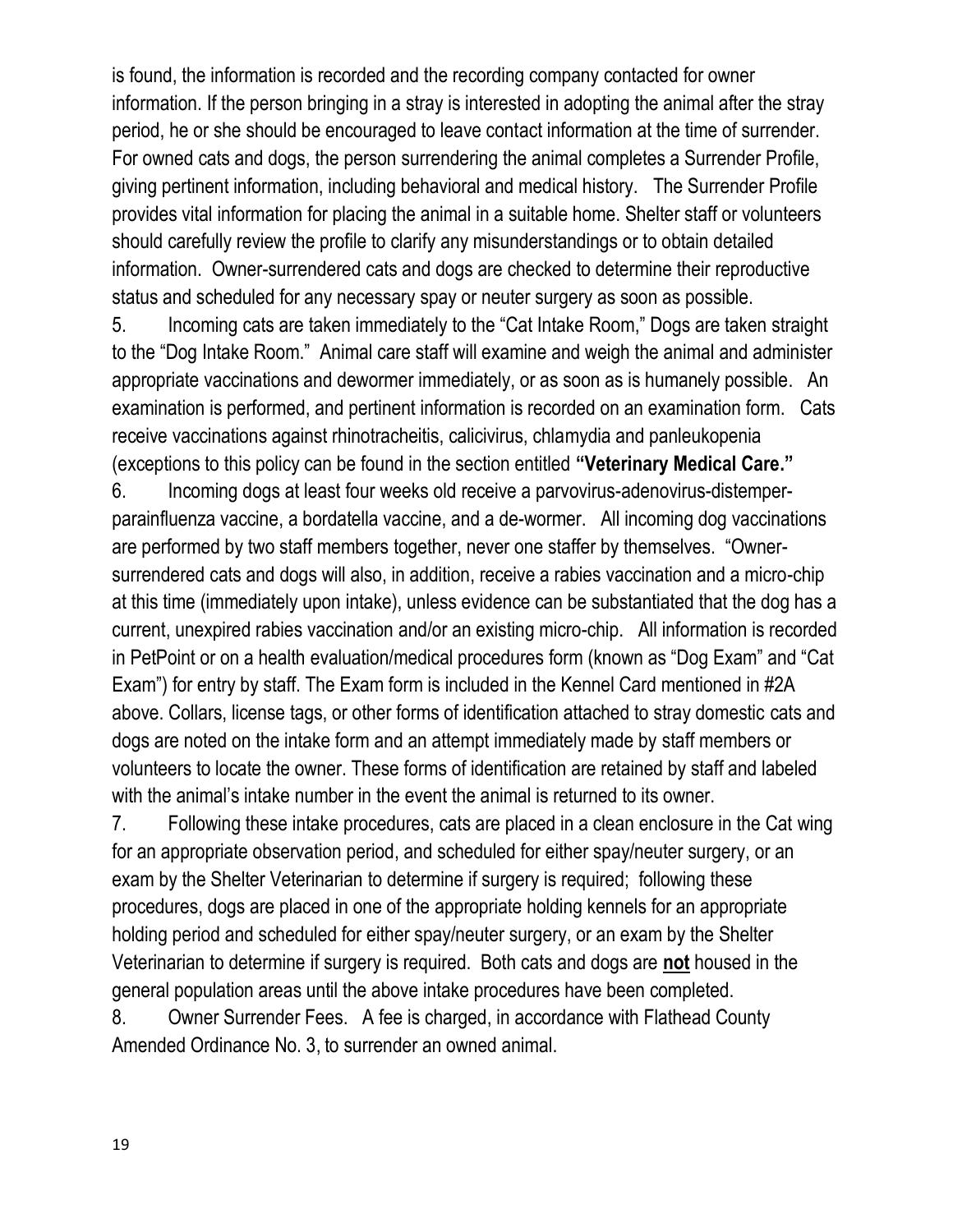# **Transfer-In Policies**

When circumstances allow, the Shelter Director may allow dogs to be transferred in from other approved facilities. The following three pages outline Flathead County Animal Shelter's policies on these transfers.

#### **Canine Animal Transfer Program**

#### **Requirements/recommendations for transferring:**

- **FCAS requirements:**
	- Have a community demand, space and resources for the pets being transferred to our community
	- Never euthanize cats and dogs of the species being transferred for time or space
	- Have a mutually acceptable protocol and time frame for approving the cats and dogs to be transported
	- Have an adequate infrastructure to receive modest groups of cats and dogs
	- Have a designated coordinator to organize timing, number and types of pets to be transferred
	- Have prior FCAS approval for pets with a known behavioral or medical concern

#### • **Source shelters requirements:**

- A final transport list, including the description and history of the cats and dogs--physical description, a photo, microchip or collar with ID, intake date, reason for surrender, health and behavior status, and any other available information at least 12 hours prior to transport
- Have a mutually acceptable protocol and timeframe for approving the cats and dogswho will be transported
- Evaluate health/behavior to ensure sick cats and dogs are not transported
- All cats and dogs scheduled for interstate transport must be transported in accordance with state laws
- Age-appropriate vaccinations should be given upon intake to source shelter and in compliance with appropriate vaccine handling protocols
- Rabies vaccination must be administered by a licensed veterinarian for all cats and dogs 12 weeks or older
- Pets will have received an exam to rule out the existence of bite wounds, open sores/wounds, vomiting, runny eyes or nose, kennel cough, diarrhea, skin issues or lethargy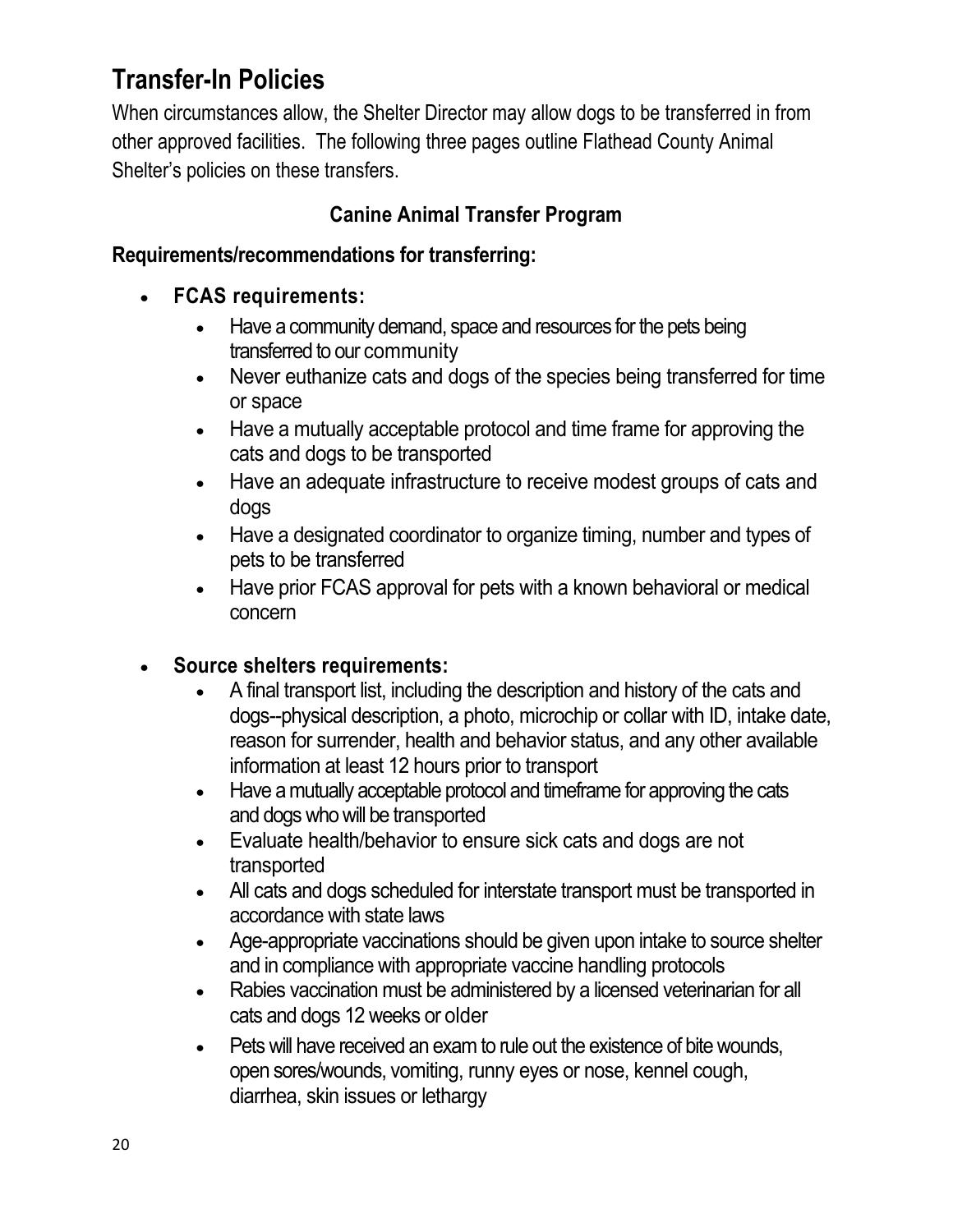- Pets must not have a bite history
- Any pet recently spayed or neutered, or recuperating from other medical treatment or surgery should have at least 48 hours recovery time before transport. Surgery other than spay/neuter is not recommended prior to transport. Local transfers are an exception.
- Puppies must be at least 8 weeks old at time of transport and must have received their first core vaccination (DA2PP). Follow-up boosters should be given at two week intervals following the first vaccination, and continued to 16 weeks of age.
- All cats and dogs and carriers must be identified with a tape collar or other tag at the source shelter, prior to transport
- Additional health requirements should include:
	- A. Heartworm test (if point of origin is outside of Montana)
	- B. Bordatella vaccination
	- C. Dewormer
	- D. Application of flea and tick preventative
- Records must be shipped with the cats and dogs. These should be kept in individual, plastic (or other waterproof sleeve) sleeve prior to transport. Records should include:
	- A. Health certificate from veterinarian using APHIS form 7001
	- B. Montana Dept. of Livestock import permit number

C. Intake form including vaccinations, medical records and personal history.

- D. Behavior Evaluation form, if completed.
- E. Other information including the animal's history, photos, etc.

#### • **Land/air transport recommendations:**

- Transport vehicles and animal carriers (kennels, crates, etc.) must be cleaned and sanitized to industry standards prior to transport
- Proper climate control must be maintained—the vehicle must be able to provide heat and or AC to the animal housing areas and there must be sufficient air ventilation; temperature should be maintained at 60 – 80 degrees F in the transport compartment
- There must be appropriate ID on each animal and its carrier during transport
- Cats and dogs should be transported in separate enclosures (except in the case of litters) with solid, leak-proof bottoms and adequate bedding. Cats and dogs should be able to comfortably stand up, lie down and turn around
- Transferring shelters will provide water and age-appropriate food and access to bathroom breaks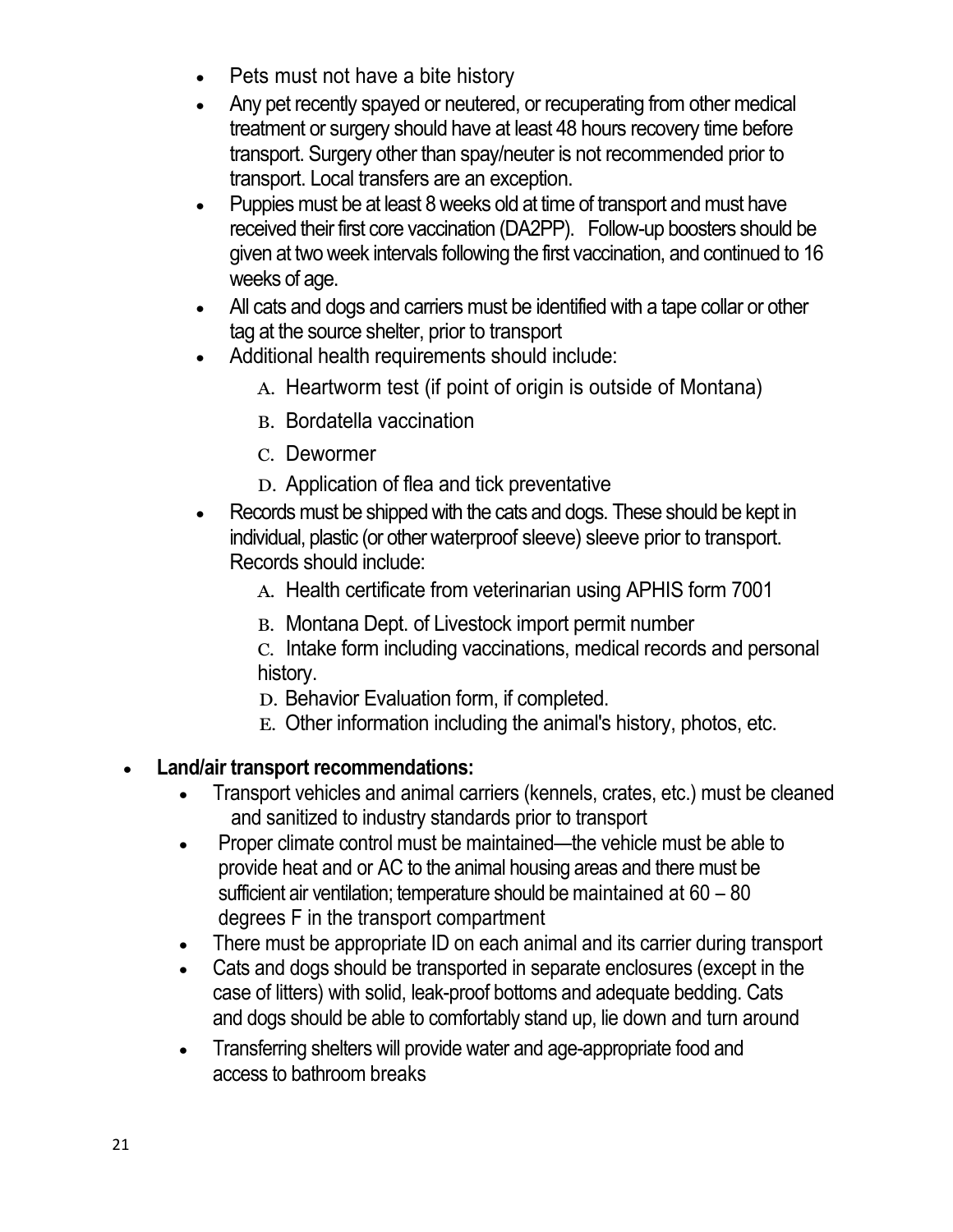- Maximum transport time to a kennel (intermediate or final destination shelter) should be no more than 12 hours
- All trips should be made with a minimum of (2) drivers and sufficient personnel to appropriately handle and care for all cats and dogs. Drivers should travel with cell phones, maps (preferably GPS) and emergency equipment
- The organizations should have an agreed upon contingency plan to address weather, mechanical or other unexpected situations that may go awry during the transport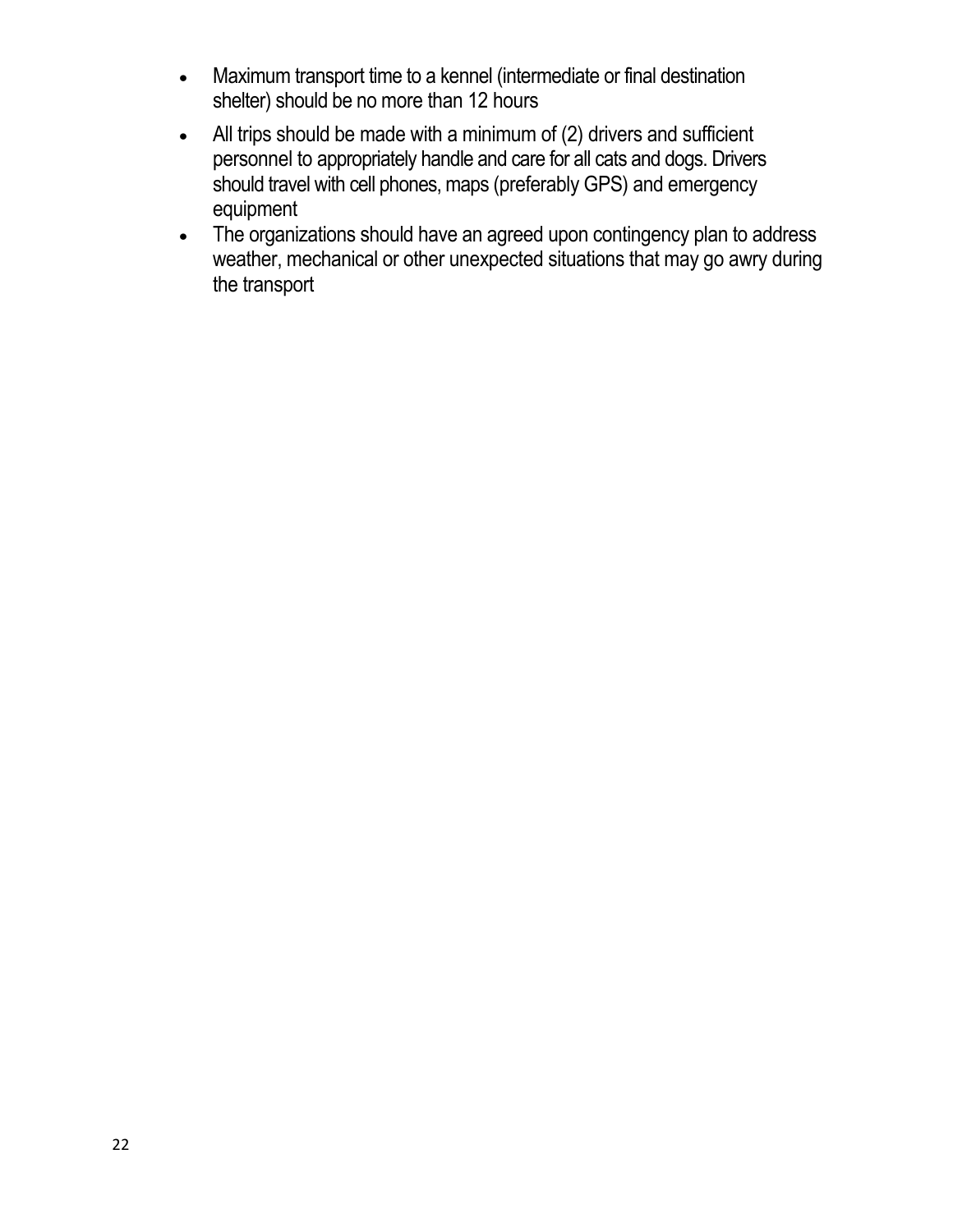## Animal Transport Agreement

| Organization Name: <u>contract and a series of the series of the series of the series of the series of the series of</u> |                        |  |
|--------------------------------------------------------------------------------------------------------------------------|------------------------|--|
|                                                                                                                          |                        |  |
|                                                                                                                          | State: $\frac{Zip}{i}$ |  |
| Contact Name: Manual Manual Manual Manual Manual Manual Manual Manual Manual Manual Manual Manual Manual Manua           |                        |  |
|                                                                                                                          |                        |  |

In the interest of saving cats and dogs, the above shelter/rescue wishes to enter into a Transfer Agreement with the Flathead County Animal Shelter. The above shelter/rescue agrees with the following statements: Please initial each statement.

\_\_\_ Our organization is a 501(c)3 nonprofit or municipal agency.

\_\_\_ We acknowledge that our community is working on reducing the pet population by offering cost-subsidized spay/neuter to the public.

We agree any animal to be transported is not a known danger to the public and does not have a known bite history.

We agree that all cats/dogs over 3 months of age have a current rabies vaccination.

We agree that all cats or dogs over 6 weeks of age are vaccinated with a distemper complex vaccine (FVRCP, DHPP or DH2PP) at least two weeks prior to transport. Puppies and Kittens should be vaccinated every two weeks until transport.

\_\_\_ We agree that all pets being transferred have been approved by the Montana Department of Agriculture (Attach paperwork).

We agree that any cat or dog to be transported has not had or been exposed to any of the following illnesses: Ringworm, Canine Parvovirus, Feline Panleukopenia, Canine Distemper. We also agree that any cats and dogs selected for transport have not had or been treated for Kennel Cough or an Upper Respiratory Infection in the past two months.

We agree to all Source Shelter requirements (Transfer Program Guidelines).

\_\_\_\_ We agree to all land/air transport requirements (found in FCAS Transfer Program).

\_\_\_\_ We agree that if any transport animal is found to be unadoptable by the Flathead County Animal Shelter, the animal will be returned.

I have fully read and understand these conditions and agree to them on behalf of

The information contained in this application is true and correct. This mutual agreement can be terminated at any time, for any reason, by either party without notice.

\_\_\_\_\_\_\_\_\_\_\_\_\_\_\_\_\_\_\_\_\_\_\_\_\_\_\_\_\_\_\_\_\_\_\_\_\_\_\_\_\_\_\_\_\_\_\_\_\_\_\_\_\_\_\_\_\_\_\_\_\_\_\_\_\_\_\_\_\_\_\_\_\_\_\_\_\_\_\_\_\_\_\_\_\_\_\_\_ \_\_\_\_\_\_\_\_\_\_\_\_\_\_\_\_\_\_\_\_\_\_\_\_\_\_\_\_\_\_\_\_\_\_\_\_\_\_\_\_\_\_\_\_\_\_\_\_\_\_\_\_\_\_\_\_\_\_\_\_\_\_\_\_\_\_\_\_\_\_\_\_\_\_\_\_\_\_\_\_\_\_\_\_\_\_\_\_\_\_\_ \_\_\_\_\_\_\_\_\_\_\_\_\_\_\_\_\_\_\_\_\_\_\_\_\_\_\_\_\_\_\_\_\_\_\_\_\_\_\_\_\_\_\_\_\_\_\_\_\_\_\_\_\_\_\_\_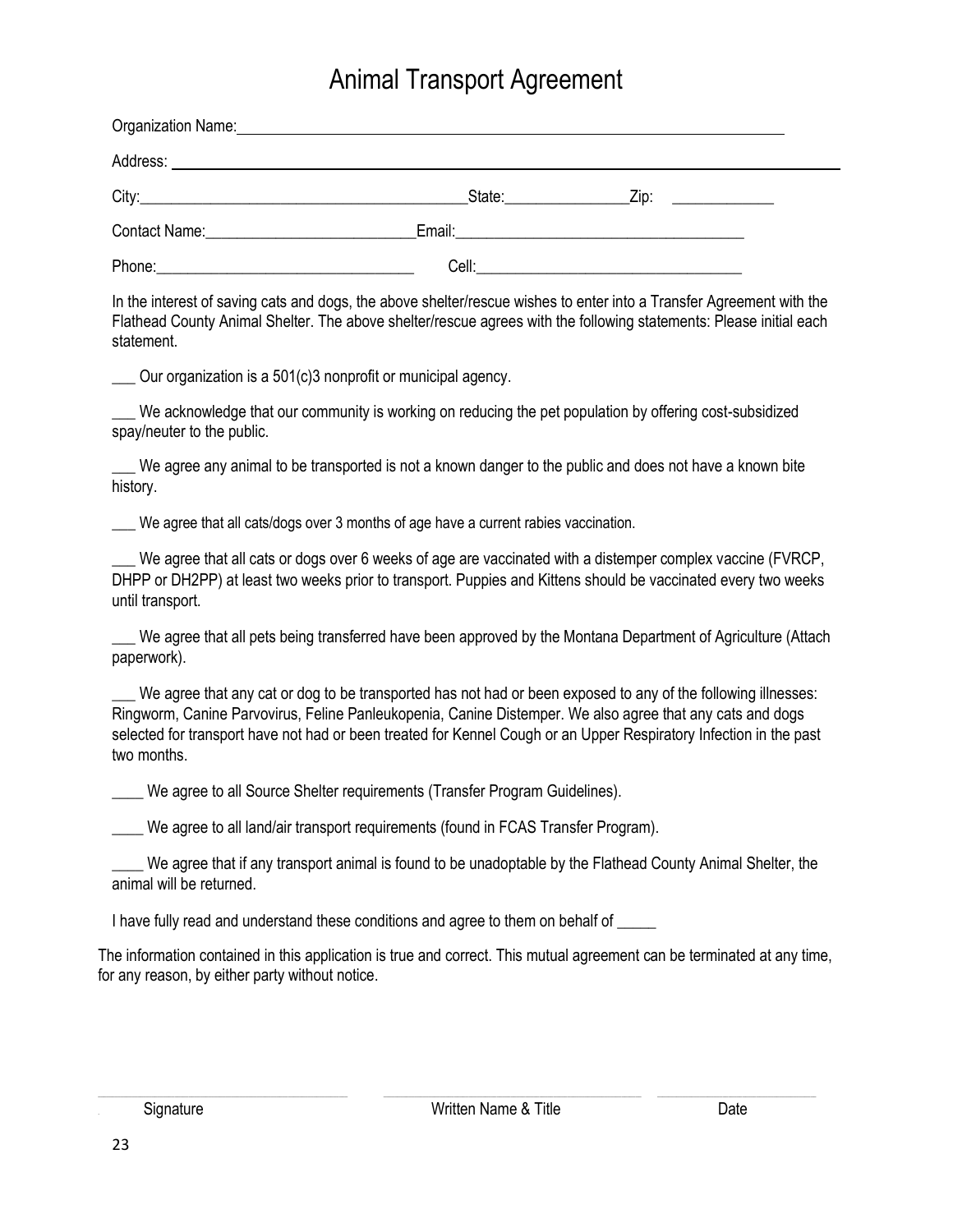# **F.C.A.S. Animal Housing Policy**

In addition to dog and cat housing areas outlined here, FCAS enjoys an active "Foster Home" program. The Foster Program Agreement outlines the details of this program.

# **DOGS**

Whenever possible, Shelter dogs will be housed under the following ASV (Association of Shelter Veterinarians) guidelines.

The following locations are used to house dogs:

"Adoption" kennel run and "Stray" kennel run (2 separate kennel runs)

- Both adoptable and stray dogs may be housed here, segregated from one another depending upon current population levels.
- A "kennel card" produced from PetPoint software is affixed to the outside of the kennels containing dogs whose in-shelter time requires such identification.

"Bite Quarantine Room"

This room is used for the housing of dogs currently being held for a designated period, generally following a bite incident wherein the subject dog has no proof of current rabies vaccination coverage.

#### "Intake Area"

• This area consists of the Intake Room and three kennels, used specifically for the intake of dogs having just arrived at the shelter.

# **PUPPIES**

Upon intake into the Shelter, all puppies over 4 weeks of age are vaccinated if their vaccination status is unknown for canine distemper (CD) virus, adenovirus (CAV-1 ) induced hepatitis (ICH), canine adenovirus type 2 (CAV-2) induced respiratory disease, canine parainfluenza (CPI), canine coronavirus (CCV) induced enteritis, and canine parvovirus (CPV), and issued boosters every two weeks after their initial vaccination until the age of 16 weeks. They are also vaccinated upon intake for bordatella and issued a dewormer. If these puppies are held in the shelter, they are not placed in a kennel until that kennel has been thoroughly disinfected, and they are not let out of this kennel unless they are being moved to another thoroughly disinfected kennel. Prior to this sanitized kennel placement, and immediately following their vaccinations, they are bathed and washed with Rescue Pure Oxygen™ shampoo. Puppies are not to be handled unless absolutely necessary, and non-staff members may not interact with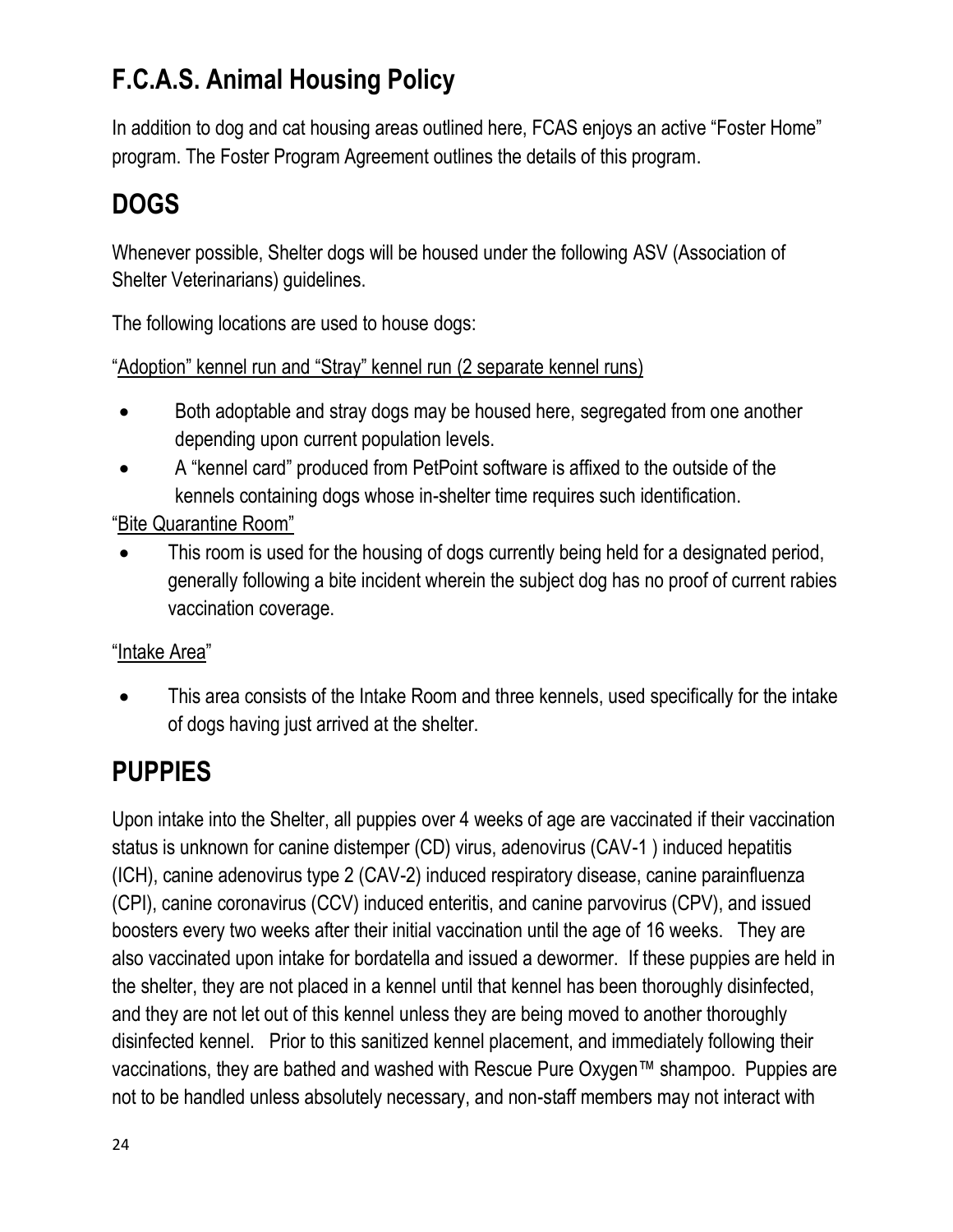puppies under any circumstances. Every effort shall be made to find a safe and properly maintained foster home for puppies if such a home appears more appropriate than shelter housing. Adopted puppies shall be returned to the shelter at 3 months of age for a Rabies vaccination (or proof thereof), which will be administered at no charge (in the absence of previous vaccination), and the owner shall purchase a Flathead County dog license, as required by law in Flathead County Amended Ordinance No. 3, "Animal Control".

**Puppy Protocol, continued (circa 7/2020)**

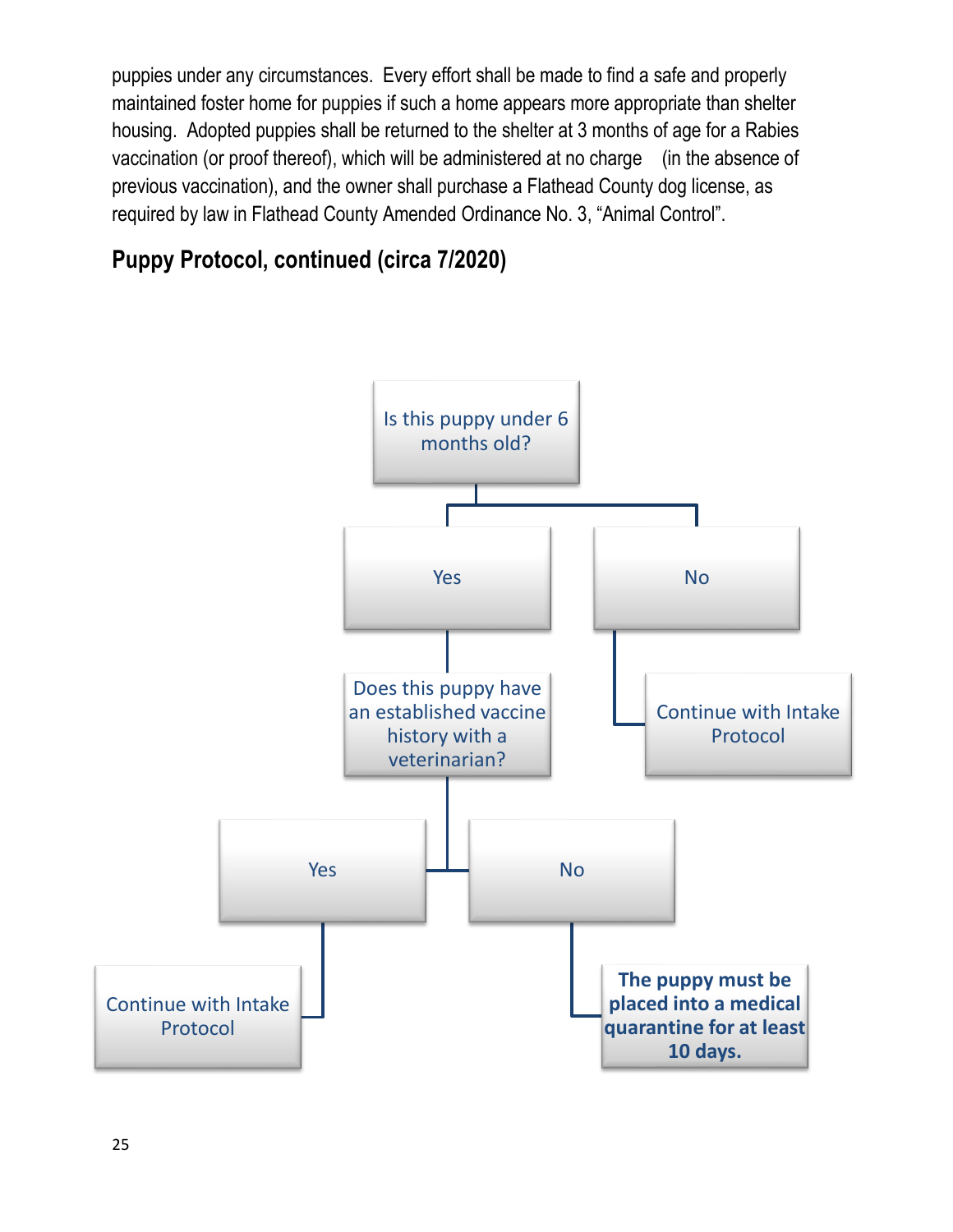#### Medical Quarantine

One person will be designated to care for medically quarantined animals. That one person will be allowed to handle, clean, and medicate the animal(s). Medically quarantined animals should be handled or cleaned last if there are other animals that the person is in charge of. If a second person is necessary, a person with little to no contact with other animals of the same species would be allowed to help (ie: a person in charge of cats for that day can help with parvo puppies).

Use appropriate personal protection gear (gloves, etc.) while handling animals with communicable diseases. Wash hands thoroughly and discard any used gear before moving onto other areas of the shelter.

Any animal entering a medical quarantine should be bathed thoroughly before being allowed to walk on the floor and enter the intake rooms.

If the animal appears healthy, continue with the intake protocol (scan for microchip, vaccinate, deworm, etc.) before placing the animal in the Quarantine room. (See next page if the animal does not appear healthy).

Quarantined animals should not be allowed out of their designated kennel (unless there are extra kennels in the room available for cleaning) until their quarantine time is up. **Never mix litters!**

What if a Medically Quarantined animal does not appear healthy?

If the animal is presenting with any symptoms of illness (ie: vomiting, diarrhea, discharge of the eyes or nose, etc.) be in contact with Shelter DVM and:

After the animal is bathed using Rescue© shampoo, skip the intake protocol and take the animal directly into their designated quarantine kennel.

Take the animal's temperature. If their temperature is above 103.0 or under 99.5, or if there is any other life-threatening issues, contact Shelter DVM. If there is no response after 2 hours, take the animal to a veterinary clinic.

If the animal's temperature is in a normal range, make sure the animal is eating and drinking. If the animal has not eaten after 12 hours, start force feeding. If the animal is not drinking, contact Shelter DVM to discuss SubQ fluids vs. syringe feeding water. Continue holding off vaccines and deworming until otherwise informed by Shelter DVM.

If the animal is a puppy under 6 months old, and is presenting with parvo symptoms, contact Shelter DVM. If no response after 2 hours, perform a parvo snap test and text the DVM with the results.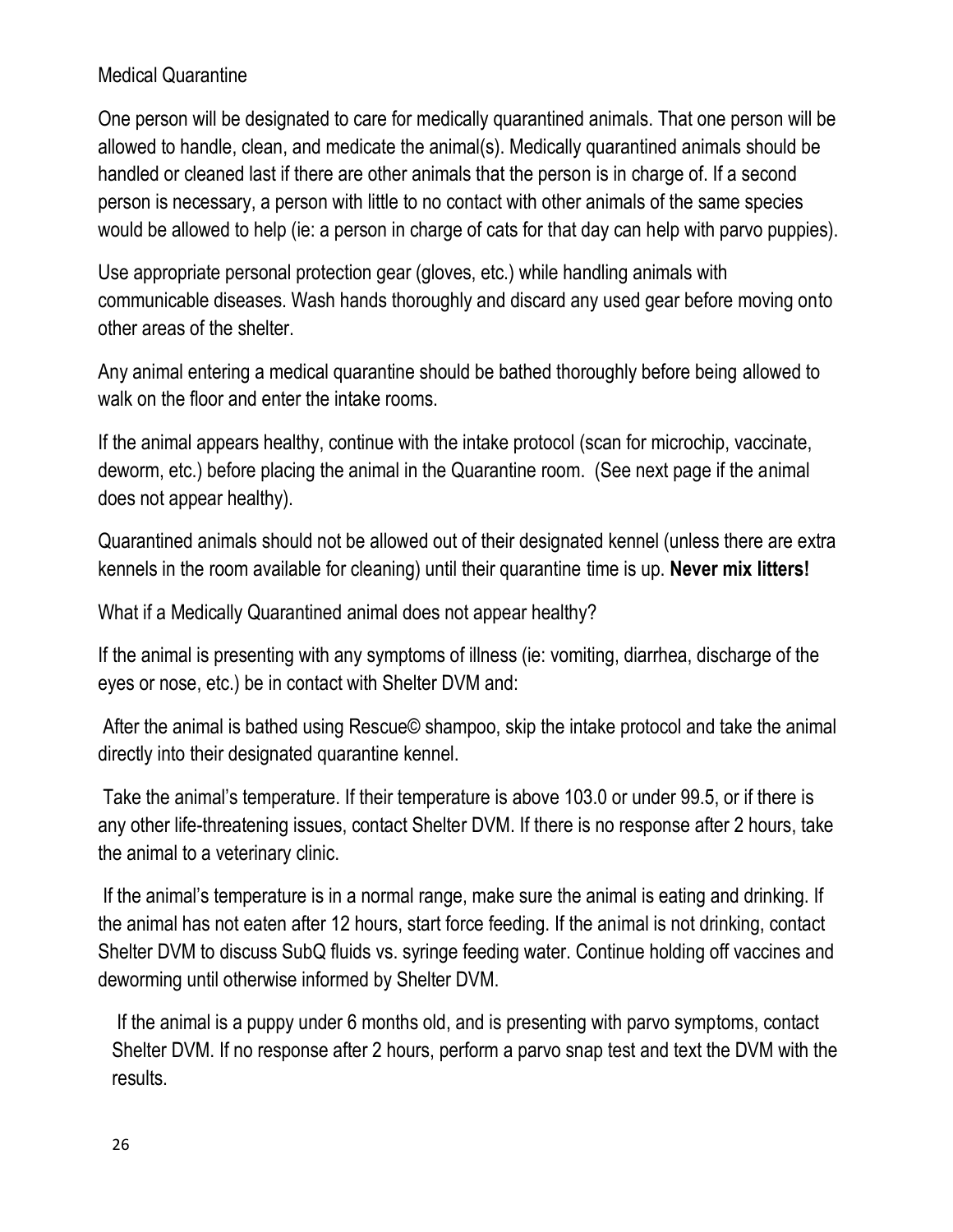#### Daily Kennel Cleaning Procedures

Clean kennels in order of susceptibility (puppies, immune suppressed, seniors, healthy dogs. Kennel cleaning should be completed by or before 11:00AM. Staff members should each work on a separate side. On days when there is a  $3<sup>rd</sup>$  kennel cleaning staff member, the side requiring the most labor should be shared with the 3<sup>rd</sup> staff member present, unless assistance is required in the cat area.

Working in kennel-cleaning order (see above):

#### ALWAYS CHECK CARE CARDS FOR ANY UPDATES BEFORE GETTING STARTED

Step One: Open each guillotine door, encourage the dog to go out into the "patio" and close the guillotine door. Allow only one dog at a time access to the yard as you clean the kennel, unless you are certain the second dog let out is compatible with the first dog out.

Step Two: Pick up solid waste in kennels and place in an appropriate container (which should be lined with an appropriate waste bag).

Step Three: Remove everything from the kennel except the bed and place them in the laundry room to be cleaned. Foam the walls, floor, and bed with Rescue (our cleaning product) in the proper mix ratio and let sit for 5 minutes. Rinse, squeegee, and towel dry. Remove hair and debris from each drain. (Double check care cards. Some dogs cannot have rescue used in their kennels due to skin issues.)

Step 4: Properly position the bed, food dish, and water bowl, checking "care cards" to make sure that dietary and medication requirements are being met. Limit toys to a maximum of three. Initial medical care sheets EVERY time you give a medication.

Step Five: Open the guillotine door to let dog back in and clean any waist in the patio.

Step Six: Once all dogs are back in, Spray the aisle with rescue solution, let sit for 5 minutes, squeegee water into drain, remove hair and debris from drain.

Step Seven: Guillotine doors may be reopened but do not secure the outside wall flap doors in an open position. Those doors keep heat in (cooled air in the summer) and flies out. Train the dogs to enter and exit through them.

Step Eight: Clean the yards. Pick up any solid waste and remove broken/torn toys.

Kennel run doors are to remain closed for temperature and fly control. On temperature-appropriate days the outside door may remain open if the screen door is closed.

These procedures refer mainly to the two main kennel runs. The Quarantine kennels and the intake kennels may occasionally require modifications to these cleaning and care procedures. Check with the Keeper or the Director if in doubt.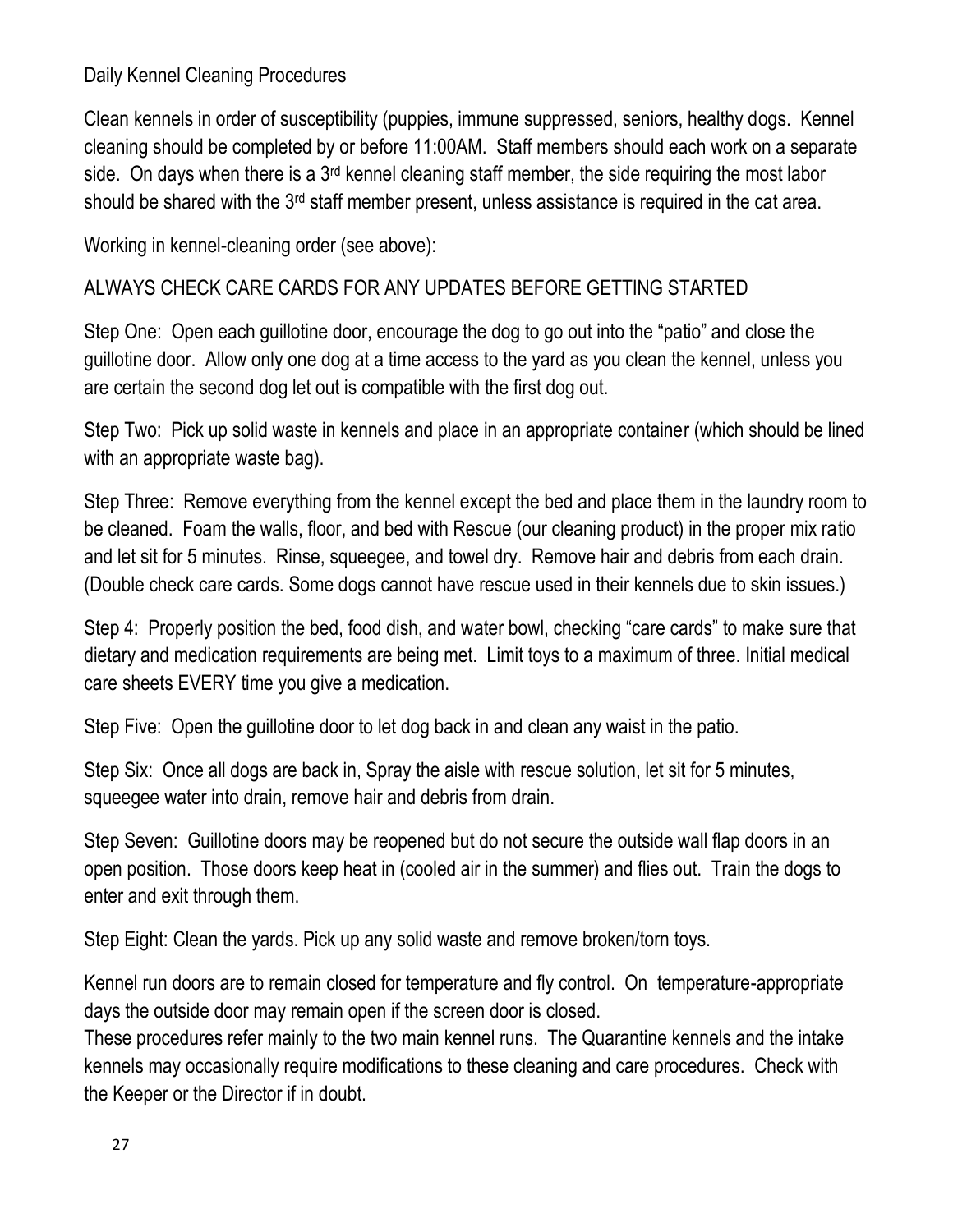# **Feeding**

Shelter dogs are fed Science Diet dry kibble, in an amount that averages about 2 cups per dog, with shelter dogs averaging 50-80 lbs. Smaller dogs would receive less, larger dogs would receive more, and dogs are fed once per day, in the morning prior to shelter opening.

Wet food is offered when dry food is being supplemented or substituted (with permission of the appropriate Animal Keeper).

## **Follow-Up Care – Dogs (Post-Intake)**

Shelter dogs reaching "county owned" status (72 hours after intake and unclaimed by owner) shall be given a rabies vaccination and a heartworm treatment in the form of sarolaner/moxidectin/pyrantel (currently available as Zoetis Simparica Trio) and in the dosage recommended for the dog's weight. A heartworm test shall be administered as soon as possible on or following this date. In accordance with **The National Rabies Compendium, Part I. Rabies Prevention and Control, Section B. Prevention and Control Methods in domestic and confined animals, Item 1. Preexposure Vaccination and Management**, the shelter's veterinarian shall complete a Rabies Vaccination Instruction session with each employee who performs other vaccinations on shelter cats and dogs. The shelter's Rabies Vaccination Administration Instruction Form (found in the e-file named "Rabies" within the county's S-Drive shelter file) shall be completed and signed by both the veterinarian and the employee and kept on file at the shelter.

Dogs being reclaimed by owner and who require a rabies vaccination prior to release (in accordance with county rabies ordinance) shall **NOT** be administered a heartworm treatment.

### **Adoptable Dogs – Adopter Viewing**

Known as "meet and greet," these are scheduled to be done in one of the outside front yards, or an appropriate part of the shelter building, and are scheduled prior to the actual meeting. The appropriate employee conducting this meeting shall be present at all times, shall have the subject dog leashed at all times, and shall begin with only one adult adopter present in the scheduled area.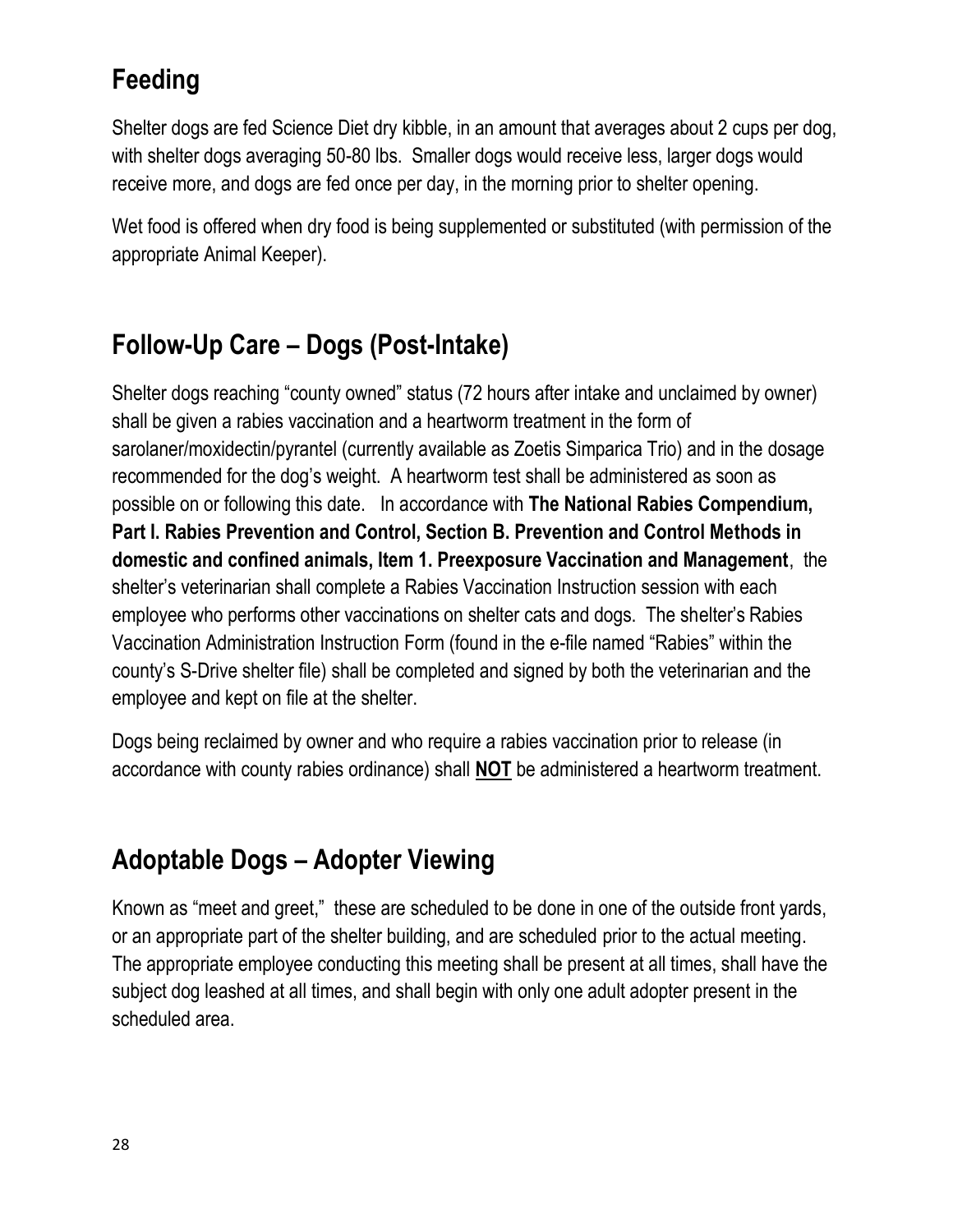# **Animal Housing Policy - CATS**

The Cat Wing is that part of the shelter in the southeast corner of the shelter building. Cats will be housed here using the guidelines under "The 5 Key Initiatives" of the *Million Cat Challenge* [\(https://www.millioncatchallenge.org/\)](https://www.millioncatchallenge.org/).

#### Sick/Recovery Room

- Sick cats are housed in isolation here, and are encouraged to be brought in from the outside via the door on the north end of the Cat Wing so as to minimize exposure and cross-contamination with other shelter cats.
- This room is staffed by the cat care staff only. Access to the room is limited and trips in and out of the room are to be kept to a minimum and doors shall be closed at all times.
- Any cat exhibiting signs of illness is moved to this room, and commonsense shall dictate how to house or care for multiple occupants
- Cats requiring bathing are bathed in this room

#### Nursery/Kitten Room

- Occupants of this room are generally kittens, mothers with kittens, or mothers-to-be
- This room is staffed by the cat care staff only. Access to the room is limited and trips in and out of the room are to be kept to a minimum and doors shall be closed at all times.

#### Stray Hold Room

- Incoming stray cats are housed in this room, as are owner surrendered cats that require medical or behavioral evaluation prior to placement in the adoption room.
- Cats entering this room should, whenever possible, only enter through the outside door on the east end of the building.

#### Adoption Rooms

- The adoption room contains three communal living rooms. These are the "Tower Room", North Room, and the South Room.
- Cats are chosen for housing in The Tower based on temperament and compatibility with other cats.
- All cats in the adoption room are altered and available for same day adoption.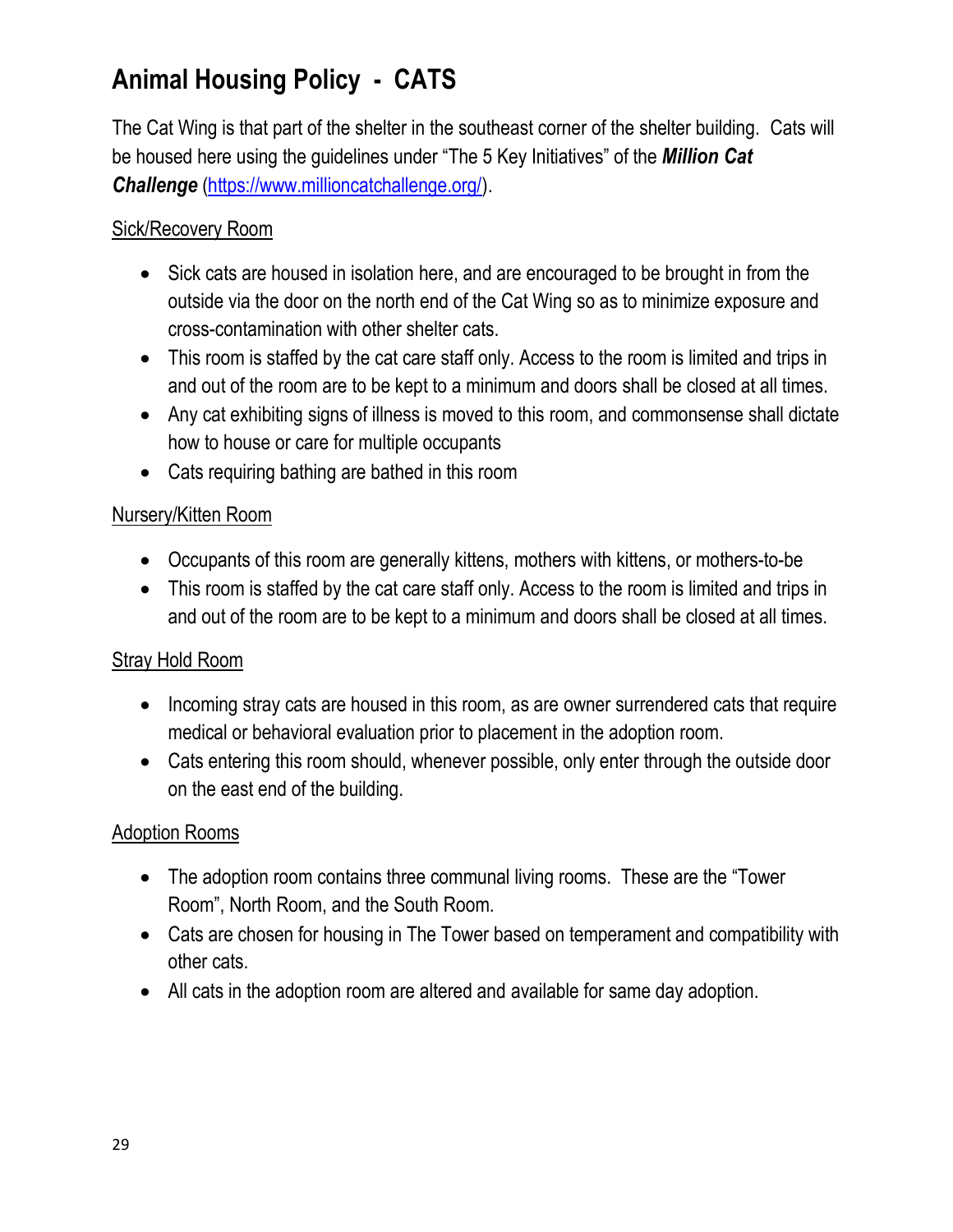# **Cat Care Protocol**

## **Intake**

- As Flathead County has no cat ordinance, only cats who can be picked up and held shall be admitted into Flathead County Animal Shelter. Individuals attempting to turn cats into the shelter shall demonstrate that the subject cat can indeed be held and handled without the possibility of harm to the handler. The Animal Keeper in charge of cat care or the Shelter Director may opt to allow difficult to handle cats into the shelter, but by appointment only.
- Complete Cat Examination Form immediately after intake (picture, weigh-in, vaccinations, worming, sex, age, and general health).
- If assistance is needed with exam, get help from another staff person
- If the animal appears unhealthy, make note for vet under comment section on form and leave note on vet desk.
- If situation is urgent call vet or make arrangements for outside care.

# **Cat Enclosure Cleaning**

- Enclosures are sanitized daily following this procedure:
	- $\circ$  Litter pans are removed and dumped, food and water containers (sent to dishwasher), bedding (sent to laundry), toys, etc.
	- $\circ$  Enclosure is thoroughly sprayed with appropriate disinfectant, kennel door, floor, ceiling, walls, and resting shelf are wiped dry.
	- $\circ$  Replacement litter pans are filled with wood pellets cat litter, depending upon which is deemed appropriate
	- $\circ$  Litter pans are cleaned and changed during the day as needed

# **Feeding**

- Flathead County Animal Shelter feeds Hills' Science Diet cat food
- Wet food is offered when dry food is being supplemented or substituted, with permission of Animal keeper
- Feeding is done once per day, in the morning following cleaning unless otherwise prescribed by the appropriate "Animal Keeper"
- Special exceptions to regular feeding protocols may be prescribed by Animal Keeper and/or shelter veterinarian
- Replenish water periodically and always before closing.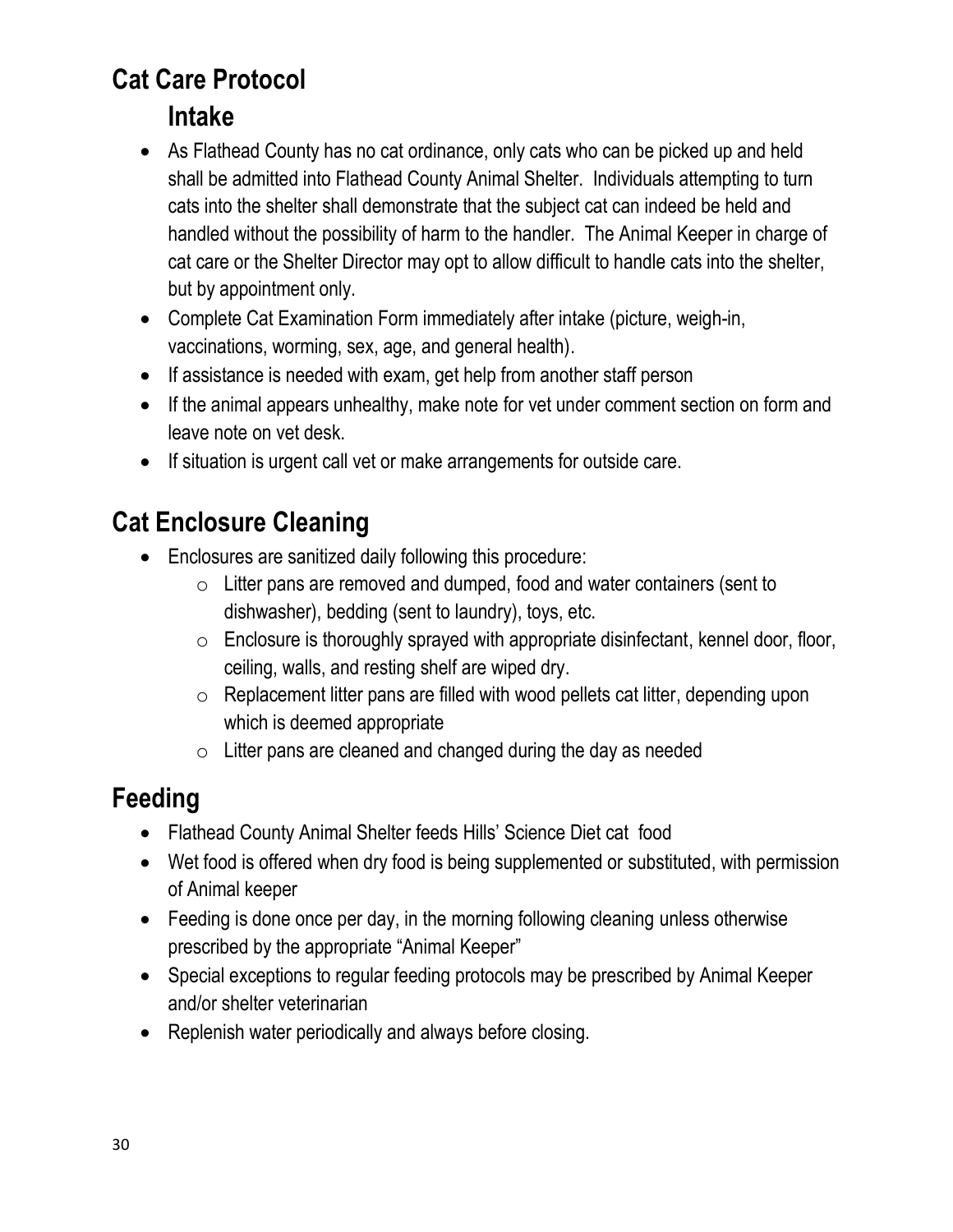## **In-House Bite Quarantine Protocol**

Every cat or dog involved in a human-animal bite incident and who does not have proof of a rabies vaccination, or does not qualify for in-home quarantine will be impounded at FCAS for a specified observation period. The details and dates of this period will be found on the corresponding Flathead City-County Health Dept. Bite Report. Shelter Animal Care Staff shall follow the following protocols to reduce the risk for both animals and caretakers:

- Volunteers, temporary employees and other non-staff personnel are not allowed to be in the quarantine kennel area, nor may they care for animals under bite quarantine.
- Proper signage should be posted immediately to identify a quarantined animal.
- Animals under bite quarantine should not be allowed outside of their designated kennel. (Dogs are not allowed to be in the yards/cats are not to be removed from their kennel.
- Subject animals are to be provided with fresh food and water daily. Toys and bedding are not allowed in quarantine kennels unless provided for by the animal's owner.
- Dog quarantine kennels provide an outside patio, and quarantined dogs are to be locked in their patio during the morning cleaning, then let back in after the kennel is cleaned and dried. Cat quarantine kennels have 2 sides, and quarantined cats should be moved from side to side during cleaning.
- One person shall be the designated caretaker for any quarantined animals. All other staff members should provide help only when asked by the designated caretaker.
- Animals under quarantine are not to be handled unless deemed necessary by cleaning/vaccination protocols.
- At the end of the 10-day observation period, animals shall be vaccinated with a rabies vaccine and licensed per Flathead County Ordinance.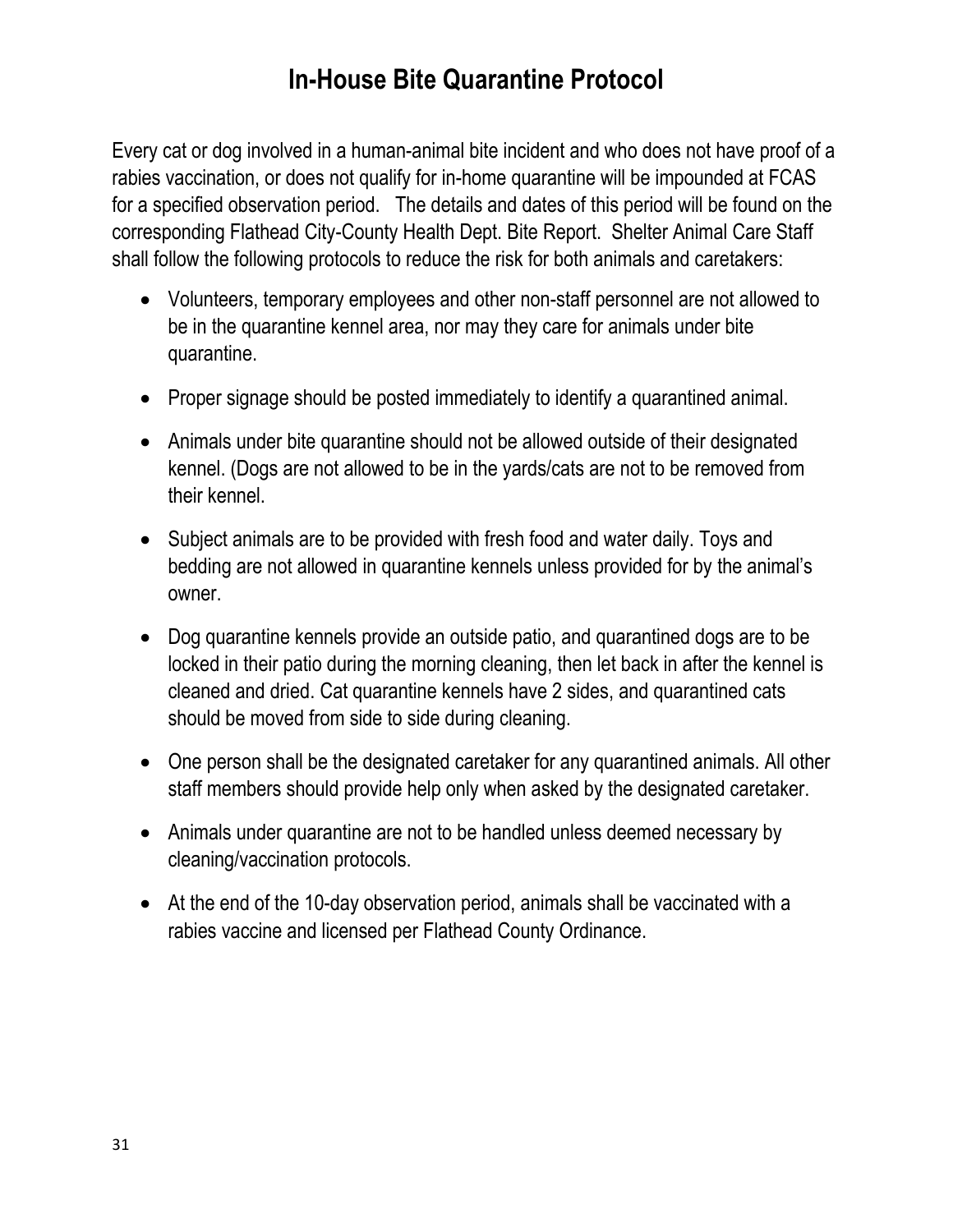# **Veterinary Medical Care**

Flathead County Animal Shelter enjoys having a modern veterinary medical facility on site. This area is closed to all non-staff members, with the exception of the Shelter Veterinarian and her/his support staff, and those visitors accompanied by a staff member. A Doctor of Veterinary medicine is hired as an independent contractor. In keeping with the terms of the "Veterinary Services Contract," the Shelter Veterinarian shall provide scheduled spay and neuter surgeries as well as general veterinary services at the Animal Shelter as requested. These services shall be requested using appropriate forms completed by animal care staff, and surgeries which have been entered into the shelter's Surgery Log.

Vaccination Exceptions: In keeping with American Animal Hospital Guidelines for pregnant cats and dogs (**cats** - <https://www.aaha.org/aaha-guidelines/2020-aahaaafp-feline-vaccination-guidelines/faqs/> ; **dogs**  [https://www.aaha.org/aaha-guidelines/vaccination-canine-configuration/frequently-asked-questions/how-should-this-dog-be](https://www.aaha.org/aaha-guidelines/vaccination-canine-configuration/frequently-asked-questions/how-should-this-dog-be-vaccinated/)[vaccinated/](https://www.aaha.org/aaha-guidelines/vaccination-canine-configuration/frequently-asked-questions/how-should-this-dog-be-vaccinated/)) the Shelter Veterinarian shall decide vaccination status on a case by case basis.

# **Euthanasia Policy**

Flathead County Animal Shelter only euthanizes those cats and/or dogs who have "quality of life" concerns or dangerous, threatening behavior issues. Cats and dogs are NOT euthanized for space, color, length of stay, or age.

#### **Reasons for Euthanasia include, but are not limited to:**

- 1) Behavioral problems –behavioral issues which have make the pet unsuitable for adoption;
- 2) Incurable illness or injury that would cause suffering if the pet's life is continued;
- 3) Quality of Life Deterioration.

Decisions to euthanize are made by the Director and the appropriate Animal Keeper with input from the Shelter Veterinarian. Euthanasia is performed by the Shelter Veterinarian.

Euthanasia is performed in accordance with current humane methods which are part of modern curriculum presented in veterinary colleges and/or Montana Board of Veterinary Medicine approved certification courses.

The medical facility of the shelter is the official euthanasia area. Euthanasia pharmaceuticals are stored in the safe in the medical wing, along with other products for which a locked enclosure is deemed appropriate.. The Shelter Veterinarian, with assistance from the Euthanasia Technicians is in charge of all recordkeeping to ensure all documentation and supplies are in order, in compliance with Federal and State regulations.

Routine inspections are performed by Montana Board of Pharmacy inspectors.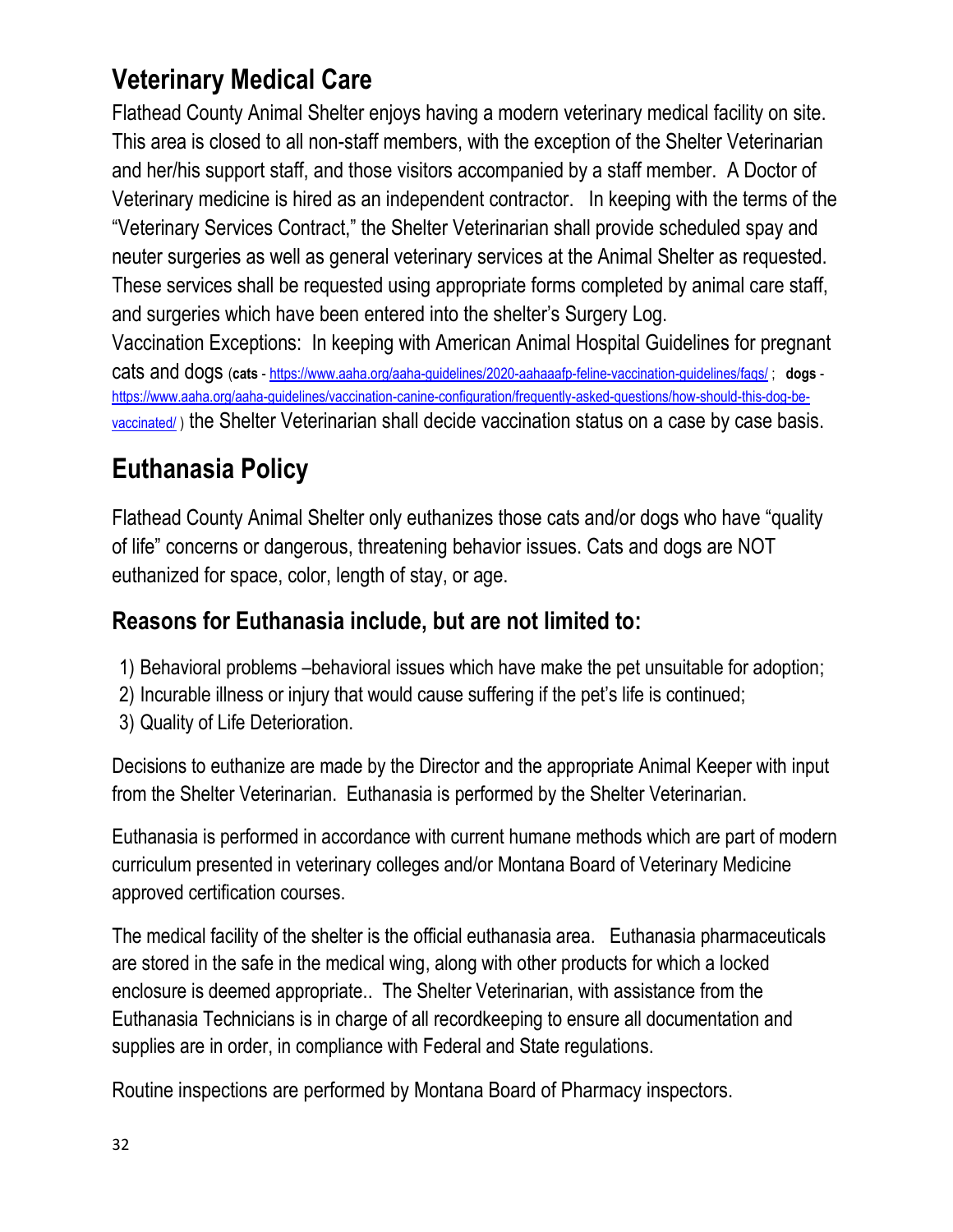# **ANIMAL RELEASE POLICIES**

Cats and dogs are voluntarily released from the shelter in the following four ways:

1) Return to owner: Owners reclaiming pets from the shelter shall pay all fees required for the length of stay at the shelter in accordance with the current fee schedule as outlined in Amended Ordinance 3, shall sign and accept any citation issued, shall produce a Veterinarian's Rabies Certificate showing proof of rabies vaccination currency or the reclaimed pet shall receive a rabies vaccination and owner shall be assessed a fee for same. Unlicensed dogs who will reside in Flathead County shall purchase a county dog license as required by Amended ordinance 3. An owner reclaiming a cat or dog from the shelter shall submit picture I.D. prior to release, a copy of same will be made and kept in secure county records;

2) Adoption: Cats and dogs who have completed their "hold" period as defined in Amended Ordinance 3, or who have been surrendered by their former owners, and who have completed their vaccination and spay/neuter requirements shall be adopted to new owners in accordance with the current fee structure. Adoption fees may be modified due to certain circumstances by Shelter Director. Adopters who do not own their place of residence must show proof of landlord allowance of pets prior to adoption. Picture I.D is required, and a copy of same will be made and kept in secure county records prior to adoption;

3) Transfer: Cats and dogs may be transferred out to other facilities with permission of Shelter Director. Dogs may be transferred in during period of low populations, in accordance with the shelter's Transfer Guidelines and a signed Transfer Agreement, both of which can be found in the "shared" S-Drive files.

4) Quarantined Cats/Dogs: Cats and/or dogs who have been ordered quarantined at the shelter are housed under the guidelines of the Flathead County Rabies Control Program. Fees are to be collected at the time of animal arrival at the shelter. Dogs released at the end of their quarantine period are to be licensed in accordance with Amended Ordinance 3, with license fees collected prior to release, and a rabies vaccination administered if so required. A Quarantine Completion form is submitted to the Flathead City-County Health Dept. upon any cats and dogs release from quarantine.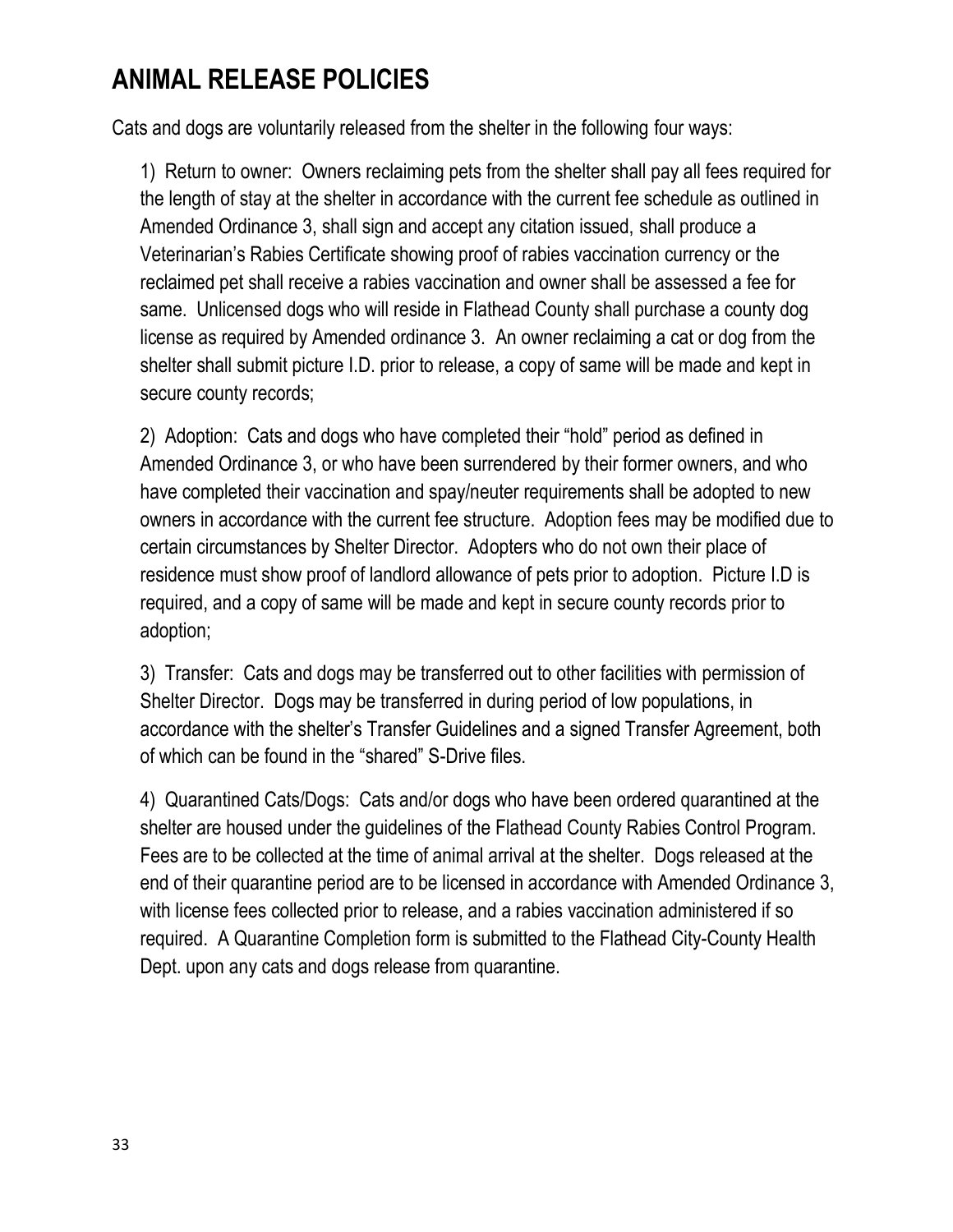# **Shelter Closing Procedures**

## **Animal Housing Area – Dogs**

- 1. Water pails full with clean water;
- 2. Kennels clean, all excrement removed, mopped, if necessary;
- 3. Excrement buckets emptied into dumpster, fresh bags in buckets;
- 4. Scooper buckets filled with fresh Accel/water solution;
- 5. Food dishes pulled, placed in dishwasher, washed;
- 6. Food stocked as prescribed;
- 7. Dishwasher drained and traps cleaned;
- 8. Lights out in all rooms.

# **Animal Housing Area – Cats**

- 1. Trash emptied from cat rooms;
- 2. Water dishes filled with clean water, food replenished as needed;
- 3. Food stocked;
- 4. Lights out in all rooms.

# **General Areas**

- 1. All trash containers (indoor and out) emptied into dumpster, fresh bags in all containers;
- 2. Laundry washed, dried, folded, and stored;
- 3. Food room stocked;
- 4. Cleaning supplies checked, make list for reorder;
- 5. Laundry room floor swept and mopped.

## **Front Desk**

- 1. All transactions entered;
- 2. Register closed out, deposits prepared and placed in safe;
- 3. All trash containers emptied (including bathrooms), fresh bags placed in containers;
- 4. Verify that climate controls are safely and properly set;
- 5. Check that all doors and windows are locked, all lights out;
- 6. Lock front gate upon departure.